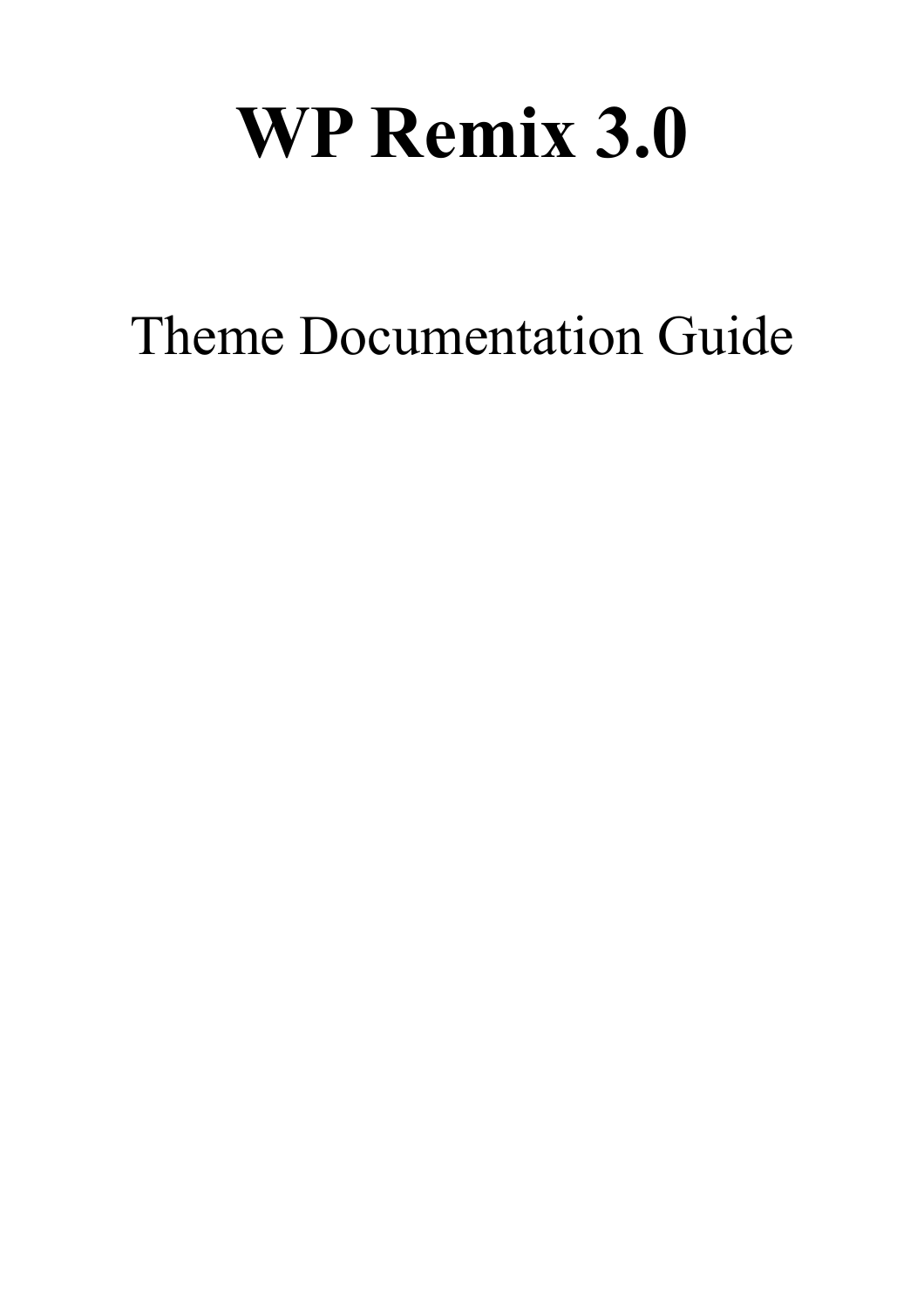## Table of Contents

Chapter 1 Introduction to the theme structure · the theme package includes

Chapter 2

#### http://tinyurl.com/download-wpremix

Ch 2.1 basic installation

Ch 2.2 theme options

Ch 2.3 create a page

· Increase height of your header/ header hiding your logo image or background?

Ch 2.4 set custom page as homepage in your blog

Ch 2.5 set blog

Ch 2.6 set contact page

Chapter 3 locate the code

Ch 3.1 css structure explained

Ch 3.1 headers explained · Increase height of your header/ header hiding your logo image or background?

· How to change logo image?

- · How to change header background?
- · How can i have category instead of pages in the top menu?

Ch3.2 sidebars explained · How to change sidebar position? · I moved the sidebar to the left but, the vertical drop menu floats to the left instead of right!!

Ch 3.3 footers explained · How to change static links from the footer?

Ch 3.5 advertise explained

Chapter 4 general guide!

· How to set page under a page? - (how do i make the pages display under a dropmenu?)

· How can i exclude/include some of the links from navigation?

· How to change page order?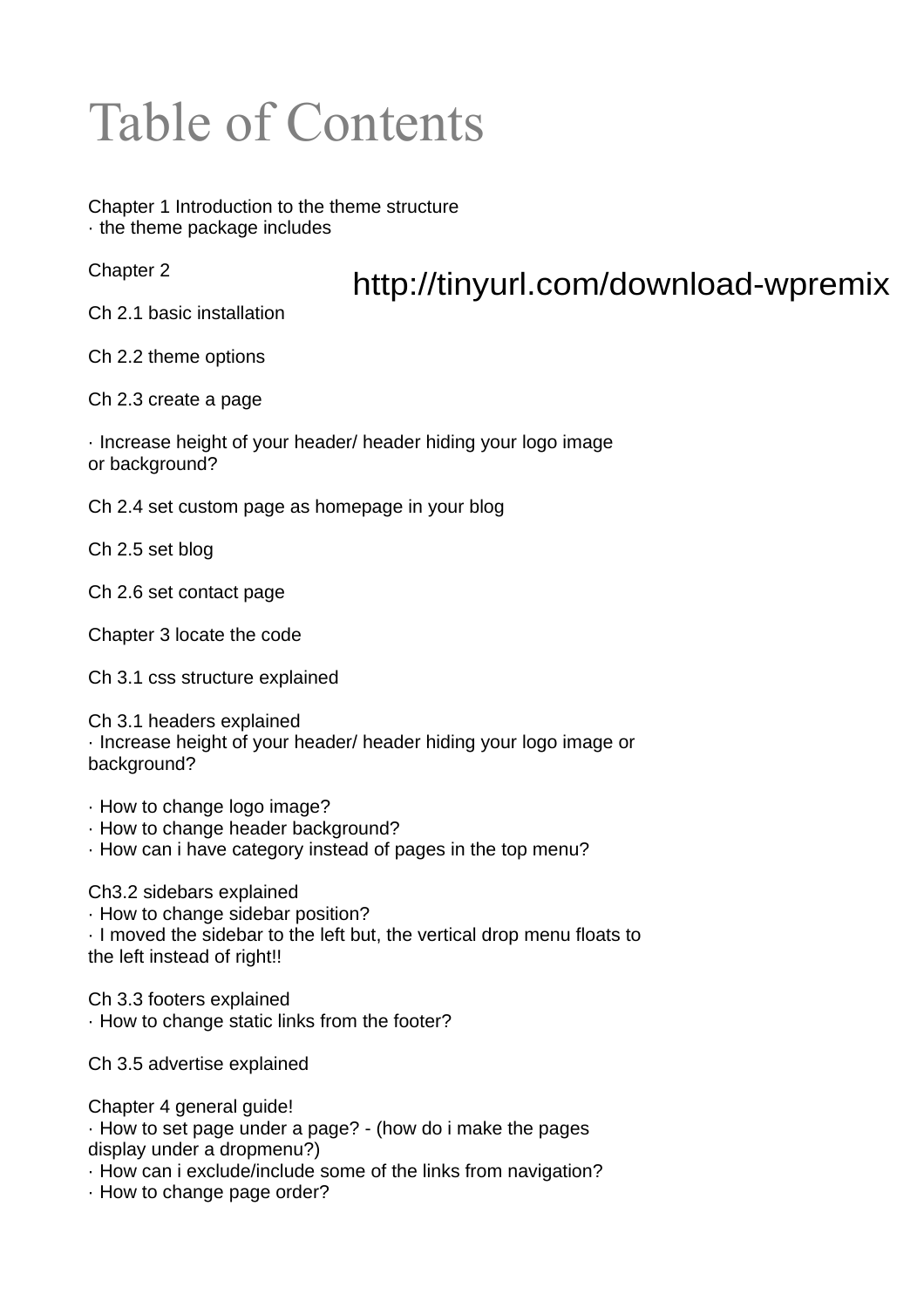- · How to get ID of categories?
- · How to get ID of pages?
- · What's my feedburner ID?
- · What's my Flickrss ID?
- · How to change number of posts in blog page?
- · Where do I place my Google Analytics Code?
- · How to add/edit/delete Testimonials ?
- · How to change favicon?

Chapter 5 advanced usage

- · Inserting a Page Template
- · Inserting PHP, JavaScript and Unfiltered Content
- · Using Short Codes

**Conclusion** 

What now?

- · Showcase your site
- · Support Forum
- · Resources

The resources (http://wpremix.com/resources/)

- · Become an Affiliate
- · Become an Approved WP Remix developer

**Credits**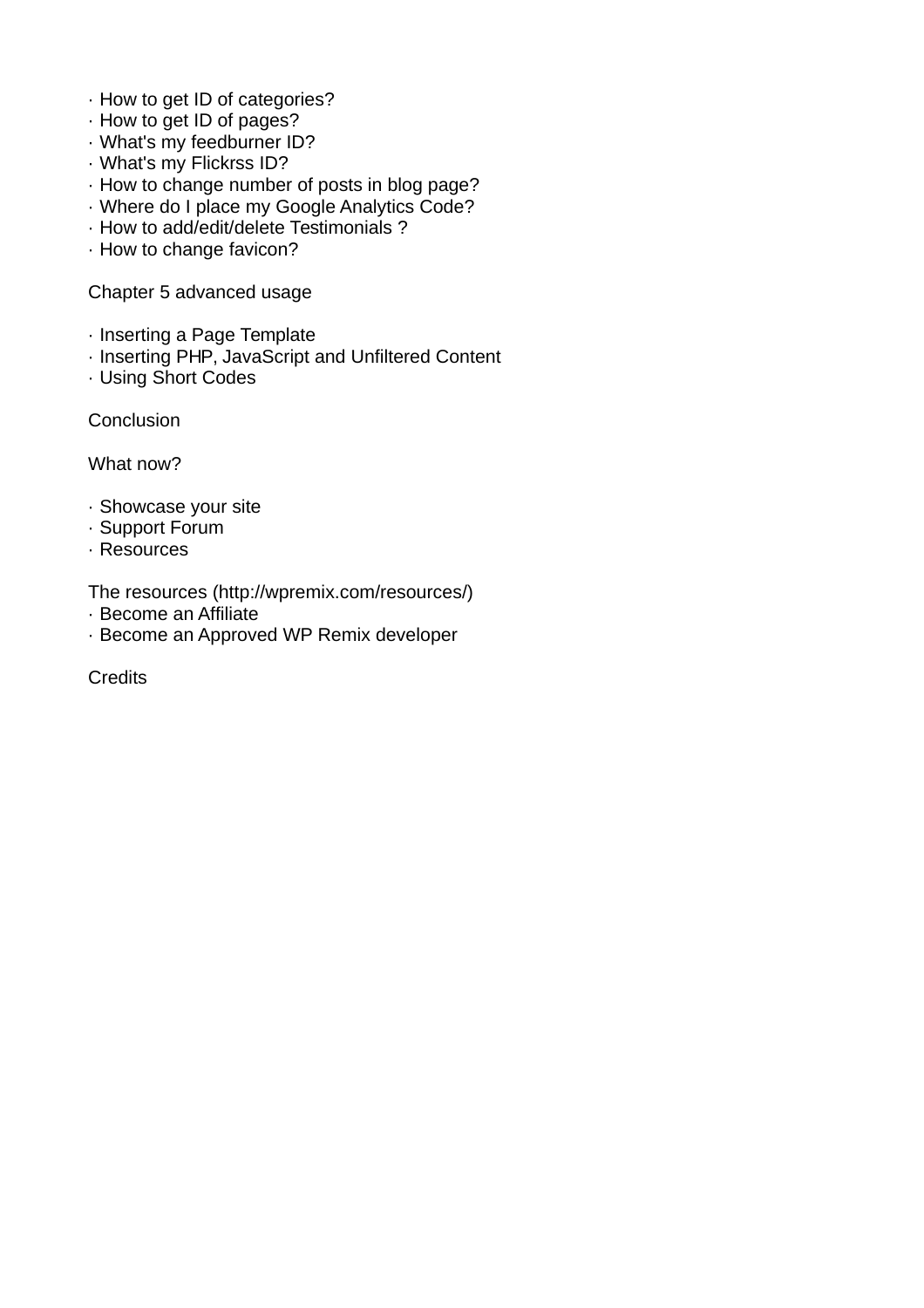### 1) Introduction to the theme structure

The Theme Package Includes:

When you receive and unzip the "WP Remix 3.0Theme Package", you will find the following in this folder

· Wpremix: this folder contains the actual theme. Place this folder in your wordpress installation's wp content/themes folder.

· Theme documentation Guide.pdf You are reading this : )

· Module-name: If the you've bought the theme under a special offer, it might accompany an additional module folder as well.

· Template Guide - Not included with the theme zip folder but you can access it online at [http://wpremix.com/demo/.](http://wpremix.com/demo/) For your easy reference, this page contains a demo installation of WP Remix with every template included which you can view using the navigation menu.

· License.txt: contains the license information

Tip: A "Root/ "means the first directory/folder in which all your files are located. For example, if you have the theme installed at public\_html/wordpress/wp-content/themes/wpremix, the wpremix folder is known as your root folder.

#### Root/

When you open the theme folder, it is called root folder. In this folder, you will several files in here. They are the basic files required for the theme. For example, it has PHP files such as header, footer, page, single, search, style.css etc.

Also this folder contains page template variations. For your easy reference, they are all given a prefix name "tpl\_". Meaning, if you are looking for Homepage 1 template, look for "tpl\_home1.php". This root folder has several other folders as well that are explained below.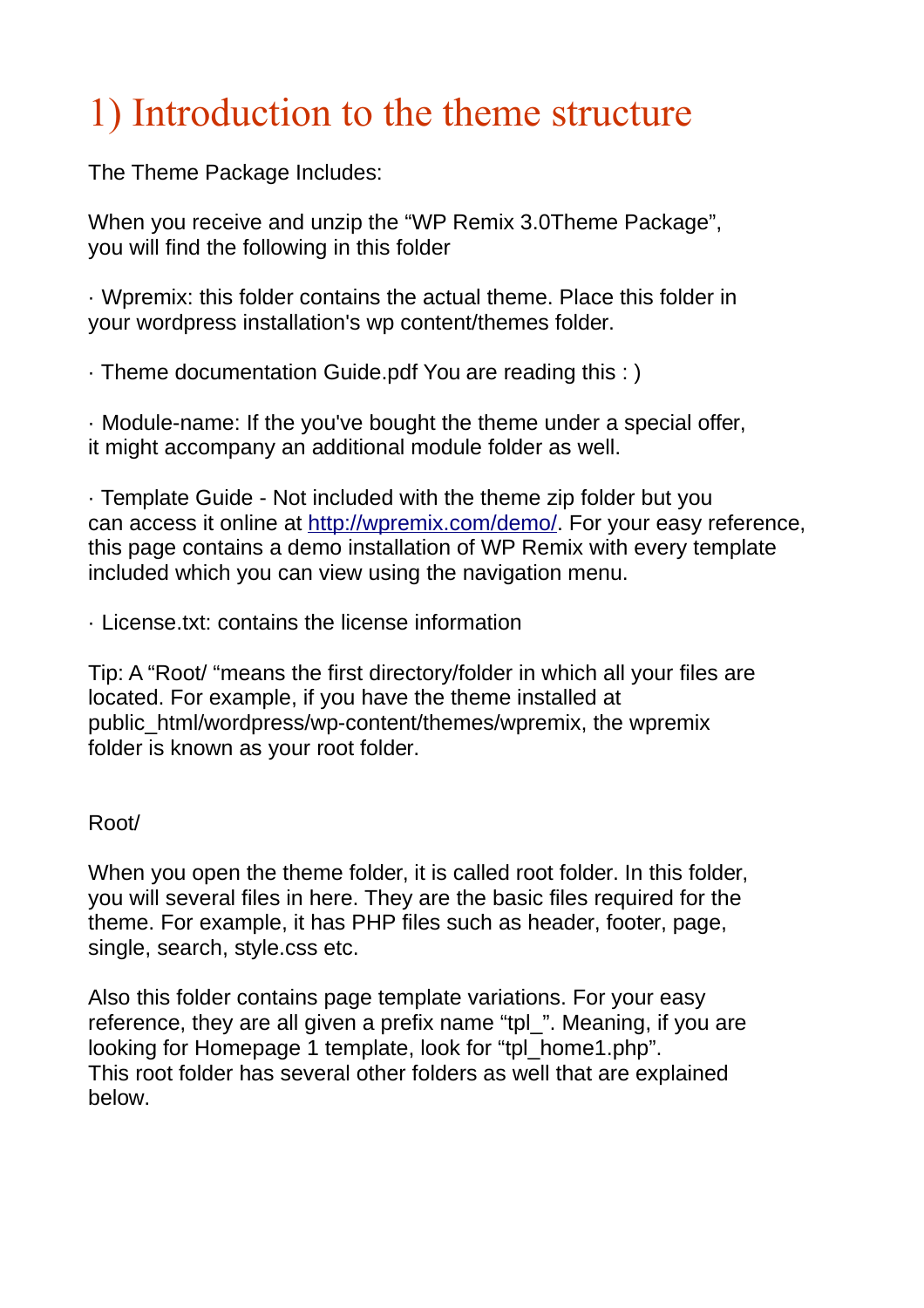#### Root/css

The main style sheet for the theme is located in root/ folder but, I have divided the css styles in several other css according to their use for your easy reference.

#### Root/images

Contains all the images that are used in the theme

Root/includes

The files in this folder are some plugins, and files that are commonly used in the theme such as breadcrumb, ads etc.

Root/includes/footer

This folder contains all the different footer templates used in the theme

Root/includes/header

Contains all the header templates used in the theme

Root/includes/sidebar

Contains all the sidebar templates used in the theme.

Root/js

Contains javascript used for different purpose in the theme. If you use additional javascripts, you should place them in this folder

#### Root/editor

You do not need to touch this folder for any of your theme related requirements. Files in this folder need to be as is in order to make the remix editor function properly.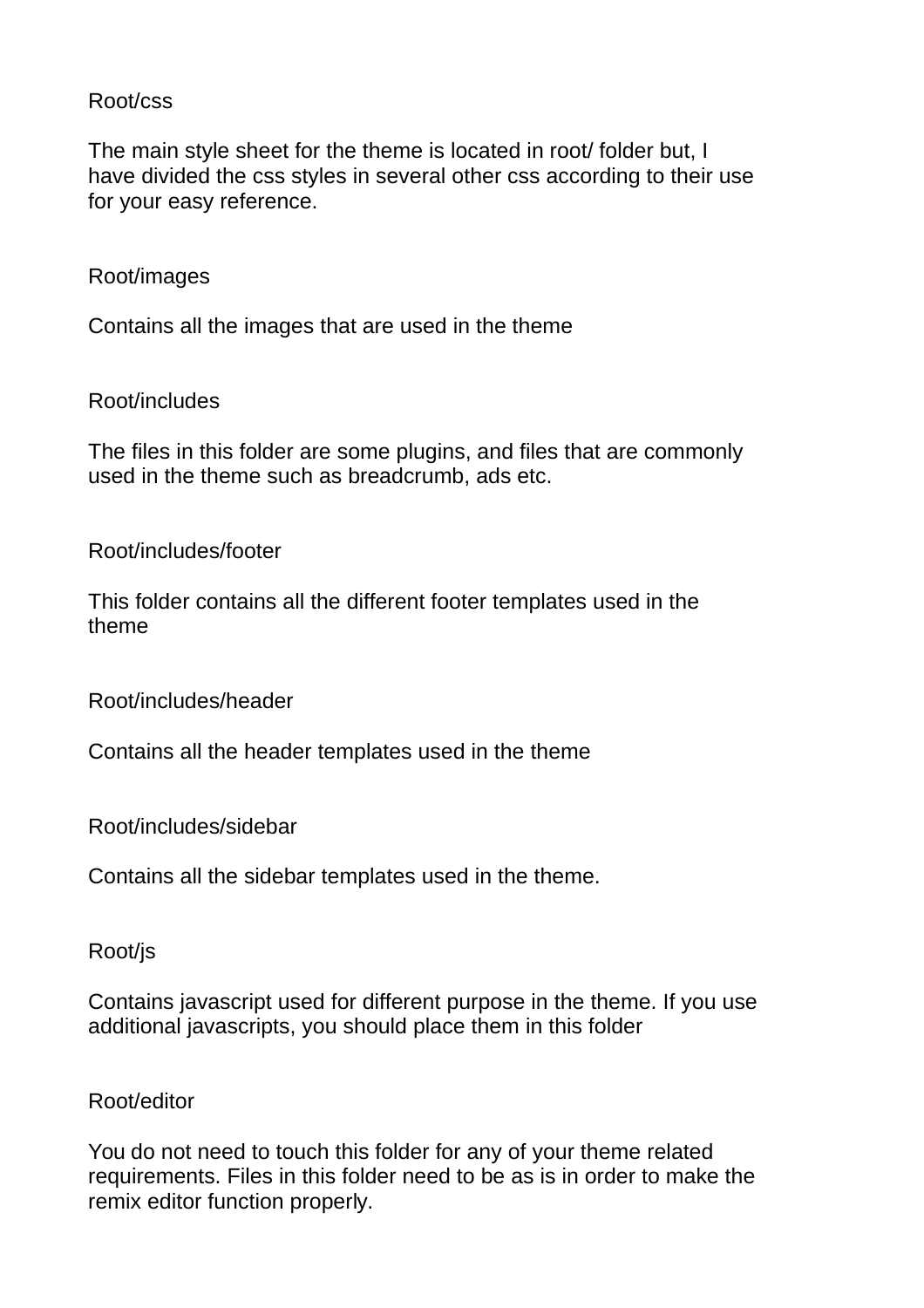Root/scripts

You do not need to touch this folder for any of your theme related requirements. Files in this folder need to be as is in order to make the remix editor function properly.

# Download WPRemix Now!

http://tinyurl.com/download-wpremix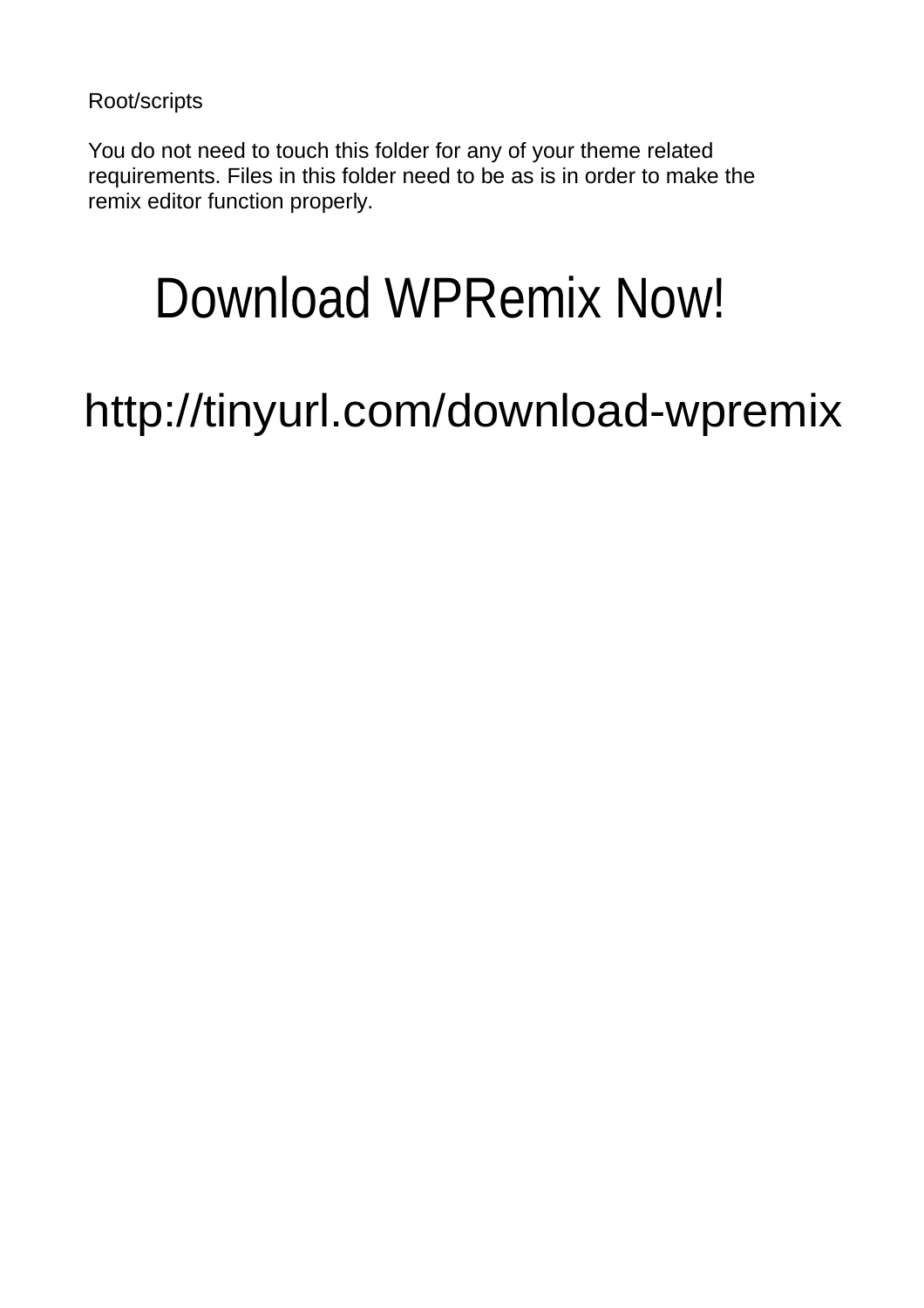### 2) Setup the Theme

This section explains the complete theme set up instead of just theme activating. We will see four steps in this section:

- 1. Basic theme installation and activation
- 2. Setting Theme Admin Options
- 3. How to create Your First page!
- 4. Set a custom page as homepage

Now let's take a look at all of these in detail.

#### **CH 2.1 basic installation**

· Upon downloading the package, you will have "wpremix3" folder inside the theme package.

· Upload this folder to your themes folder at: your wordpress installation root directory /wp-content/themes

· Log into WordPress administration and click on "Design" tab at the top menu

- · Look for the WP Remix image and click on it to activate this theme
- · That's it!

#### **CH 2.2 Theme admin options**

Tip: Unlike many other premium themes on the net, we have kept a very few options in Theme Admin Options because the less admin option we have, the faster the theme will be. Also it becomes very easy while making changes to the theme.

· Upon activating the theme, from your wordpress admin panel > Appearance section, you will notice "WP Remix 3.0 Options" link.

- · Click on it.
- · Your current theme options page should look something like this..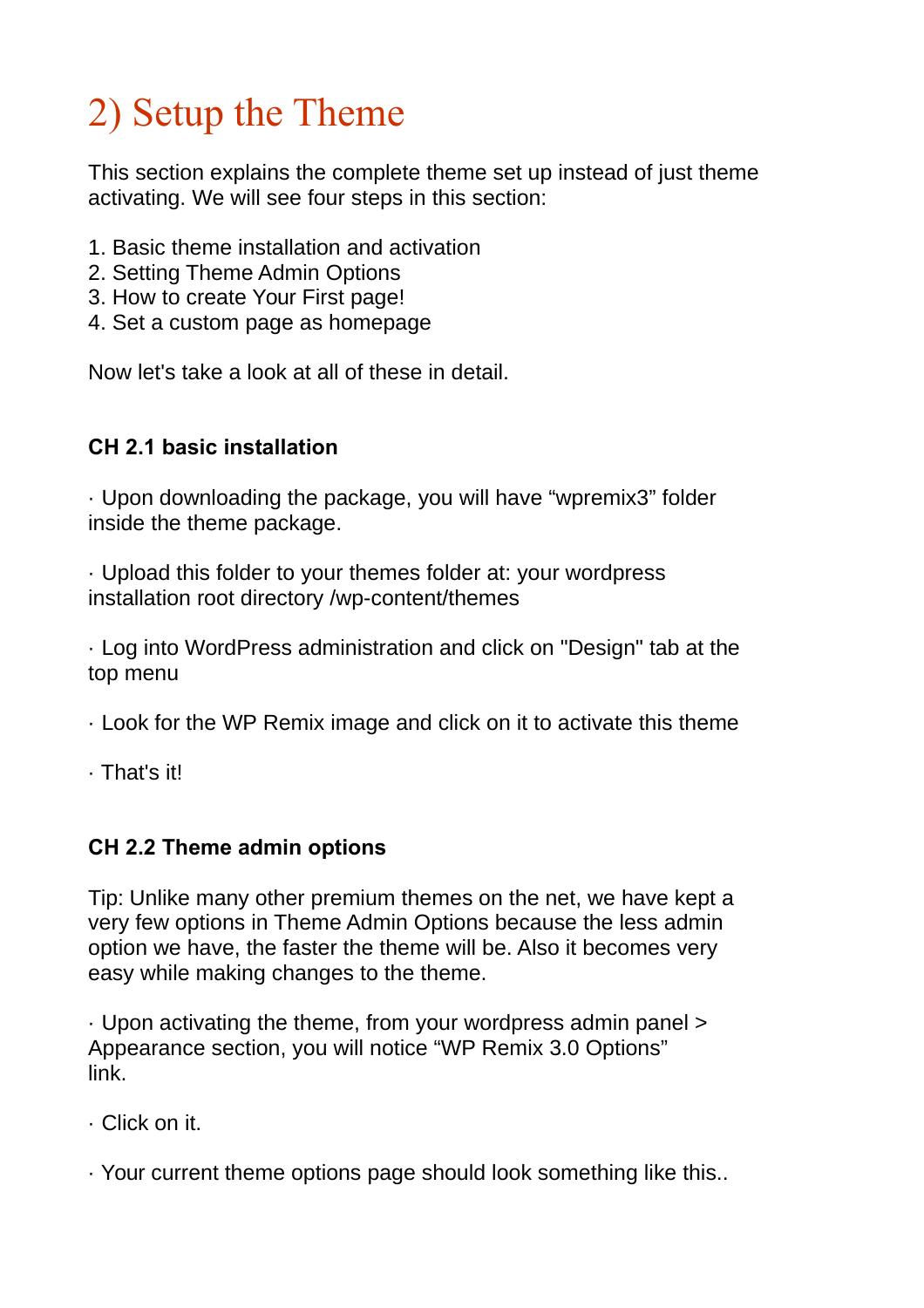#### **General Settings:**

| WP Remix 3.0 Options                                                   |              |                |
|------------------------------------------------------------------------|--------------|----------------|
| <b>General Settings</b><br><b>Header Options</b><br><b>SEO Options</b> | More Options |                |
| <b>Feedburner and Flickr Settings</b>                                  |              |                |
| Your Feedburner ID                                                     |              | $\overline{2}$ |
| Your Flickr ID                                                         | 88392804@N00 | $\overline{3}$ |
| <b>Home Page Settings</b>                                              |              |                |
| News Image - Categories                                                | - 6          | $\overline{a}$ |
| Featured Image - Categories                                            | 8            | $\overline{3}$ |
| Exclude Categories from Latest News                                    | -6           | $\overline{3}$ |
| <b>Theme Color and Header Settings</b>                                 |              |                |
| Theme Color Change                                                     | default      | - 2            |
| Global Header                                                          | header1      | - 2            |
| Save General Settings<br><b>Reset General Settings</b>                 |              |                |

You will have a form with many options with text boxes and dropdown menus. If you can't figure out what the field is about, check the help tip below each field.

· you can specify your feedburner ID, flickr Id, choice of color scheme etc. from here.

· Once done, click on the Save General Settings button.

· If you messed up something, don't worry. Click Reset button and it will come back to the normal position again.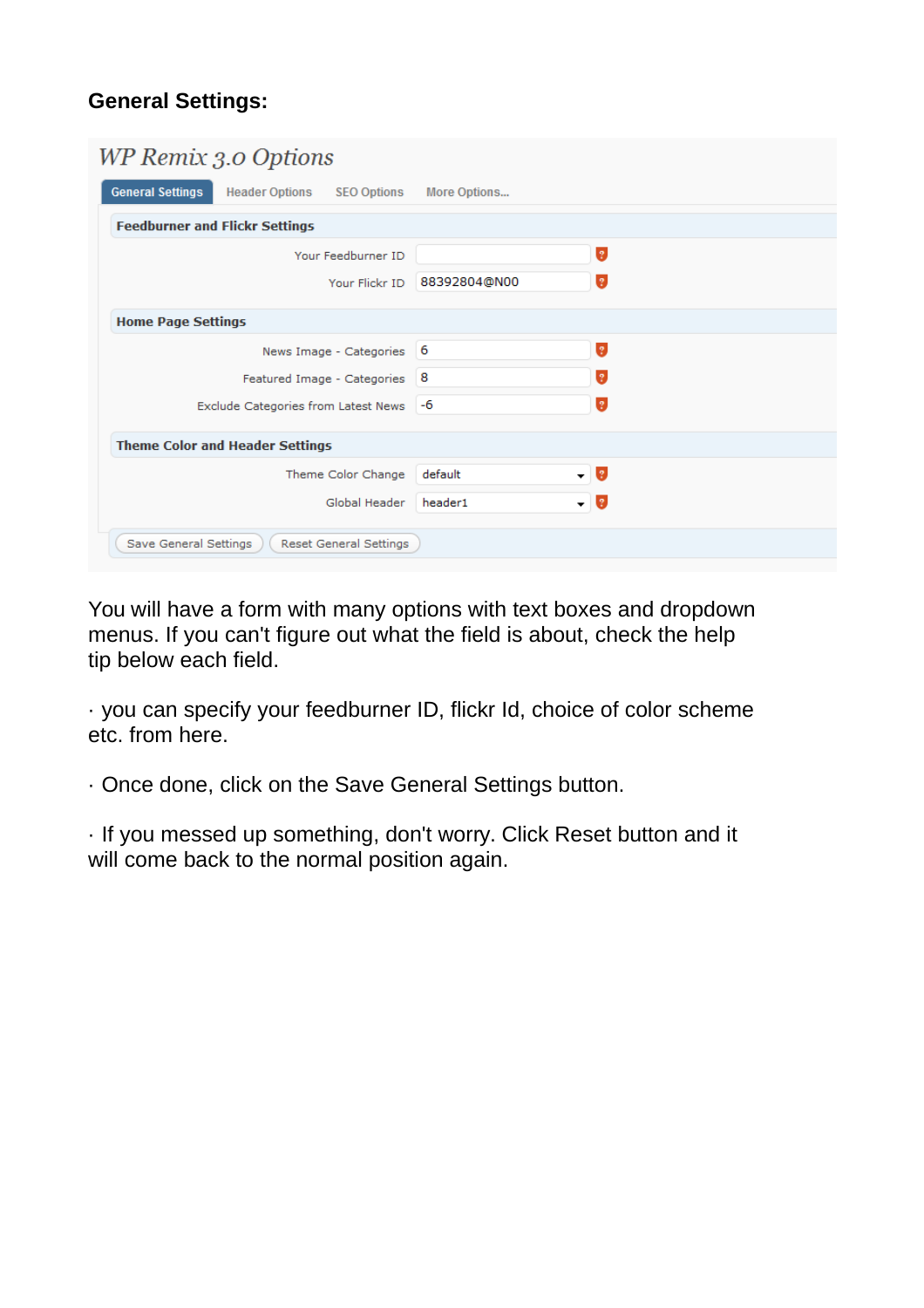#### **Header Settings:**

| <b>WP Remix 3.0 Options</b>                      |                                    |
|--------------------------------------------------|------------------------------------|
| <b>Header Options</b><br><b>General Settings</b> | <b>SEO Options</b><br>More Options |
| <b>Custom Link in Navigation Menu</b>            |                                    |
| You haven't added any custom link yet!           |                                    |
| <b>Add Link</b>                                  |                                    |
| Title                                            | eg. WP Remix                       |
| <b>URL</b>                                       | eg. www.wpremix.com                |
| Add Link<br>Clear                                |                                    |
|                                                  |                                    |
|                                                  |                                    |
| Save Header Options                              |                                    |

· Here you can add additional links to your navigation menu. This is to link to other sites, or pages on your website which are not creating using Wordpress pages.

#### **SEO Settings:**

| WP Remix 3.0 Options                                                   |              |                                                                      |
|------------------------------------------------------------------------|--------------|----------------------------------------------------------------------|
| <b>SEO Options</b><br><b>Header Options</b><br><b>General Settings</b> | More Options |                                                                      |
| <b>WP Remix SEO Options</b>                                            |              |                                                                      |
| Enable SEO Features?                                                   |              | This is the master on/off switch for SEO features.                   |
| <b>General SEO Options</b>                                             |              |                                                                      |
| <b>Blog Title</b>                                                      |              | $\overline{3}$                                                       |
| Home Description                                                       |              | $\overline{2}$                                                       |
| Home Keywords                                                          |              | $\overline{a}$                                                       |
| <b>Title Formats</b>                                                   |              |                                                                      |
| Home Title                                                             |              | $\overline{3}$                                                       |
| Post Title                                                             |              | $\overline{2}$                                                       |
| Page Title                                                             |              | $\overline{2}$                                                       |
| Category Title                                                         |              | $\overline{2}$                                                       |
| Archive Title                                                          |              | $\overline{2}$                                                       |
| Search Title                                                           |              | $\overline{2}$                                                       |
| <b>NoIndex Options</b>                                                 |              |                                                                      |
| Noindex Categories                                                     |              | Exclude categories from being crawled to avoid duplicate contents.   |
| Noindex Archives                                                       |              | Exclude archives from being crawled to avoid duplicate contents.     |
| Noindex Tags                                                           |              | Exclude tags archive from being crawled to avoid duplicate contents. |
| Save SEO Options<br>Reset SEO Options                                  |              | Save All                                                             |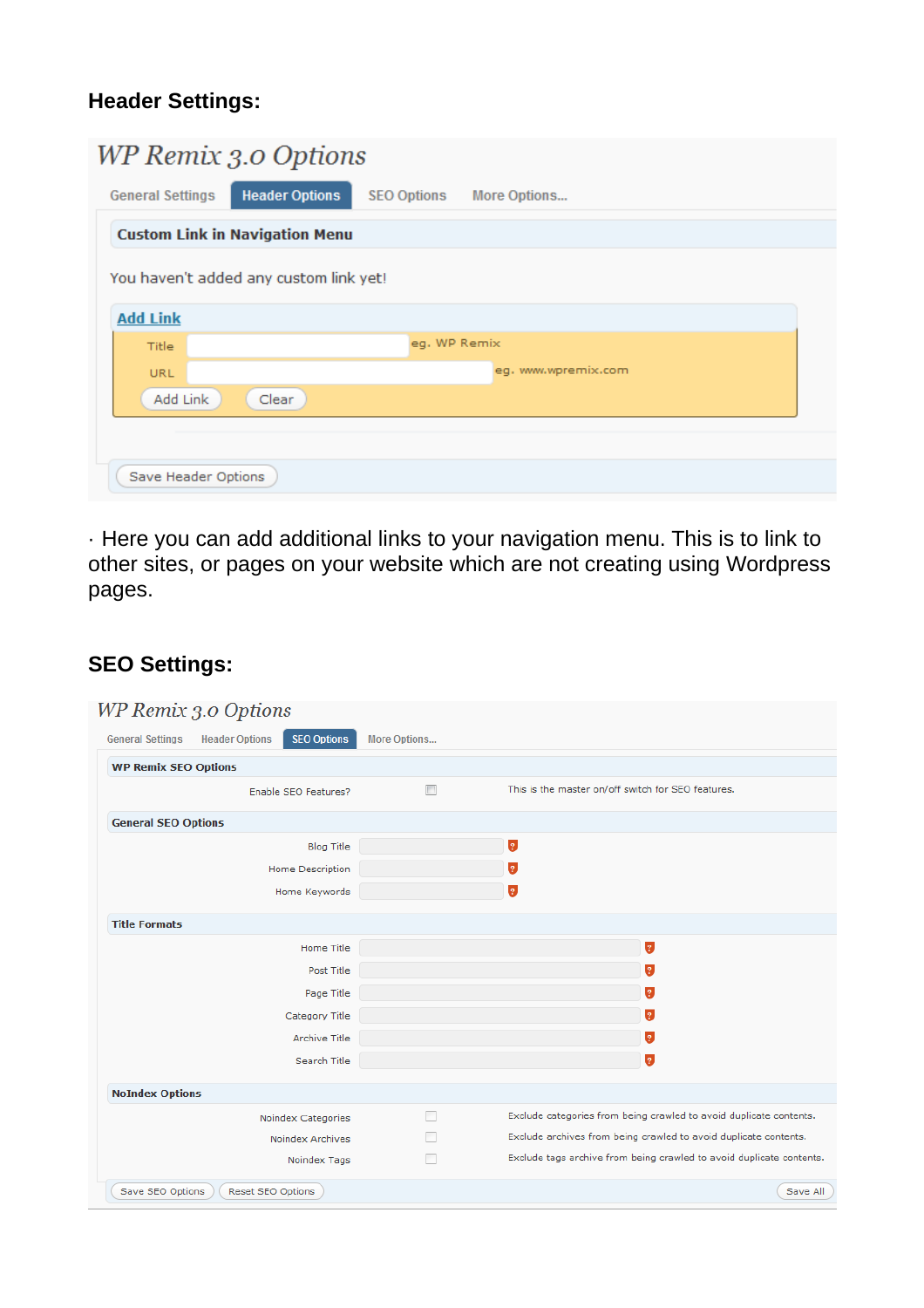- Here you can choose all the different SEO settings for your website. Again if you are unsure about anything here please click on the help icon for additional help.

#### **CH 2.3 create a page**

Upon installing the theme the site shows common, default blog look. If you wish to use one of the templates as homepage, here's how to do it.

- · Log in to your wordpress admin panel.
- · Click on Write > Write Page.

· Enter the Page title of your choice e.g. "Home" or any other name you wish to keep of your page.

· In visual editor WYSYWIG editor, you can enter your own content and publish the page as you would normally do. But if you wish to use one of the page templates from the WP Remix theme, follow the next step.

#### **Inserting a Page Template**

This is the revolutionary functionality that no other themes on the net offer other than WP Remix. With this functionality, you can edit the page templates directly from the Visual editor. Not only that, you can use the same template unlimited times without creating duplicate of the same template again and again.

Tip: If you wish to change sidebar or header, simply select your choice from the drop menu and SAVE the page.

Please note that you should press "send to editor" button ONLY when you want to insert the page template. Clicking send to editor button once again will insert the template once more in the visual editor that might mess up your template.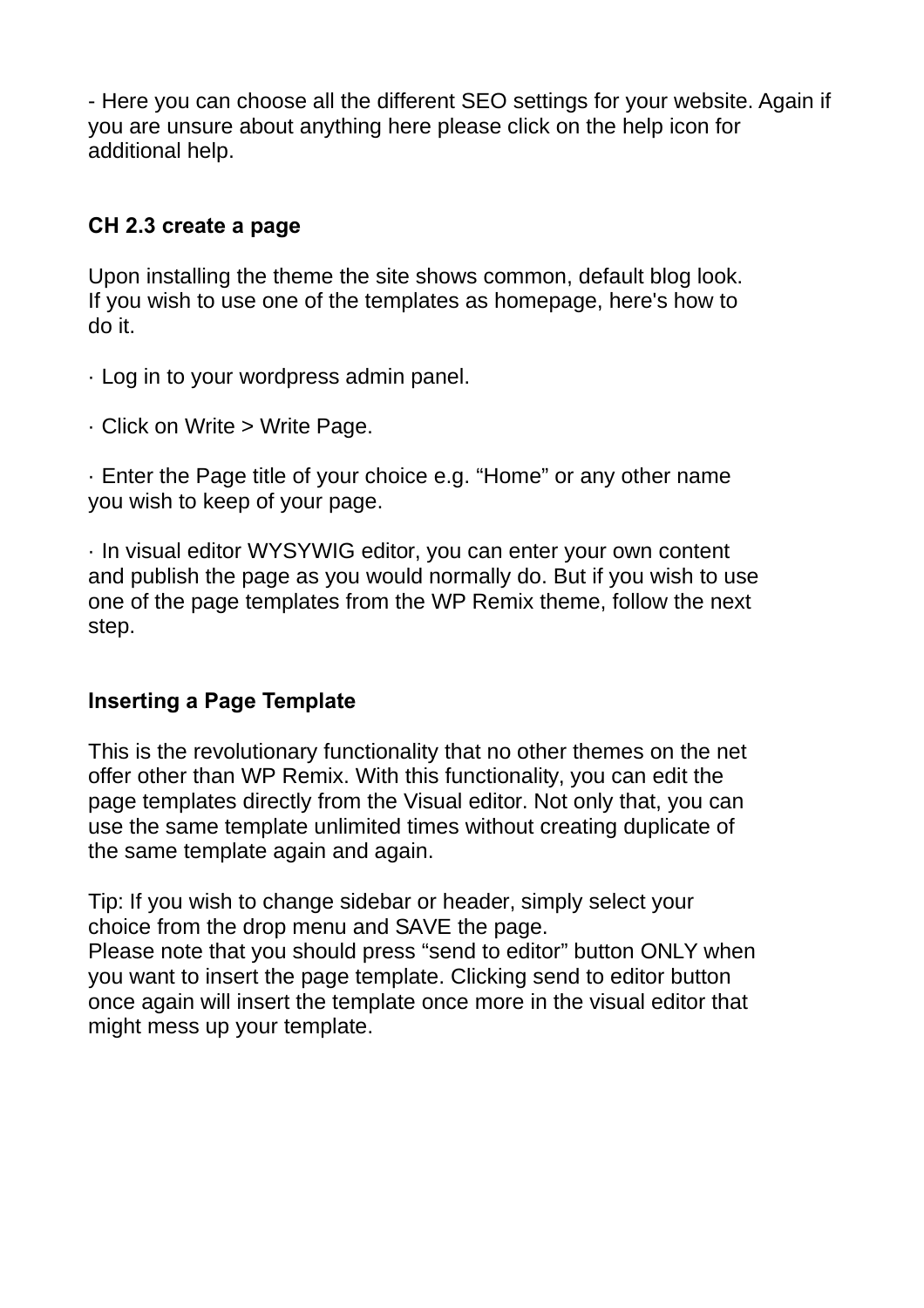| <b>Oashboard</b>                                            |                                            | <b>Add New Page</b>                                               |                                          |                                                                                            |
|-------------------------------------------------------------|--------------------------------------------|-------------------------------------------------------------------|------------------------------------------|--------------------------------------------------------------------------------------------|
| $\mathcal{P}$ Posts<br>Edit                                 |                                            |                                                                   |                                          |                                                                                            |
| <b>Add New</b><br>Tags<br>Categories                        | Upload/Insert                              | $\Box$<br>田 戸                                                     | B 7 ARC HE C F F R & F 7 D H             | HTML<br>Visual                                                                             |
| (图 Media<br>$\mathscr{P}$ Links                             |                                            |                                                                   |                                          |                                                                                            |
| Pages<br><b>Edit</b><br>Add New                             |                                            |                                                                   |                                          |                                                                                            |
| $\bigcirc$ Comments                                         |                                            |                                                                   |                                          |                                                                                            |
| 司 Appearance                                                | Path:<br>Word count: 0                     |                                                                   |                                          |                                                                                            |
| Themes<br>Widgets<br>Editor<br><b>Current Theme Options</b> | Remix - Add Template File<br>Select Header |                                                                   |                                          |                                                                                            |
| <b>S</b> Plugins<br><b>&amp; Users</b>                      | header1 $\div$                             | If you select a header, make sure to "Save" the changes.<br>page. | Select the header of your choice for the |                                                                                            |
| Th Tools                                                    | <b>Select Template</b><br>None             | $\div$<br>(Send to Editor                                         |                                          | To insert page template in the visual editor<br>Select a template of your choice and click |
| <b>IT Settings</b>                                          | the "Send to Editor" button                |                                                                   |                                          |                                                                                            |

· As shown in the self explanatory graphic here, to insert a page template into the editor, expand the Remix Add Template File block.

· The Select Template drop box contains the list of the page templates available to be inserted in the visual editor. Select one of your choice and click Send to Editor button.

· It will insert the page template in visual editor above. Now you can edit the text and images as per your wish. Please be careful to not edit any PHP coding unless you are sure what you are doing (Tip: a guide on the PHP codes are explained later in this document)

· This page will take default sidebar (if it's included in the template). If you wish to use different sidebar just for this page, in the Remix Add Template File block, take a look at Select Sidebar drop box.

· From the drop down list, select header and sidebar of your choice that you would like to use just for this page.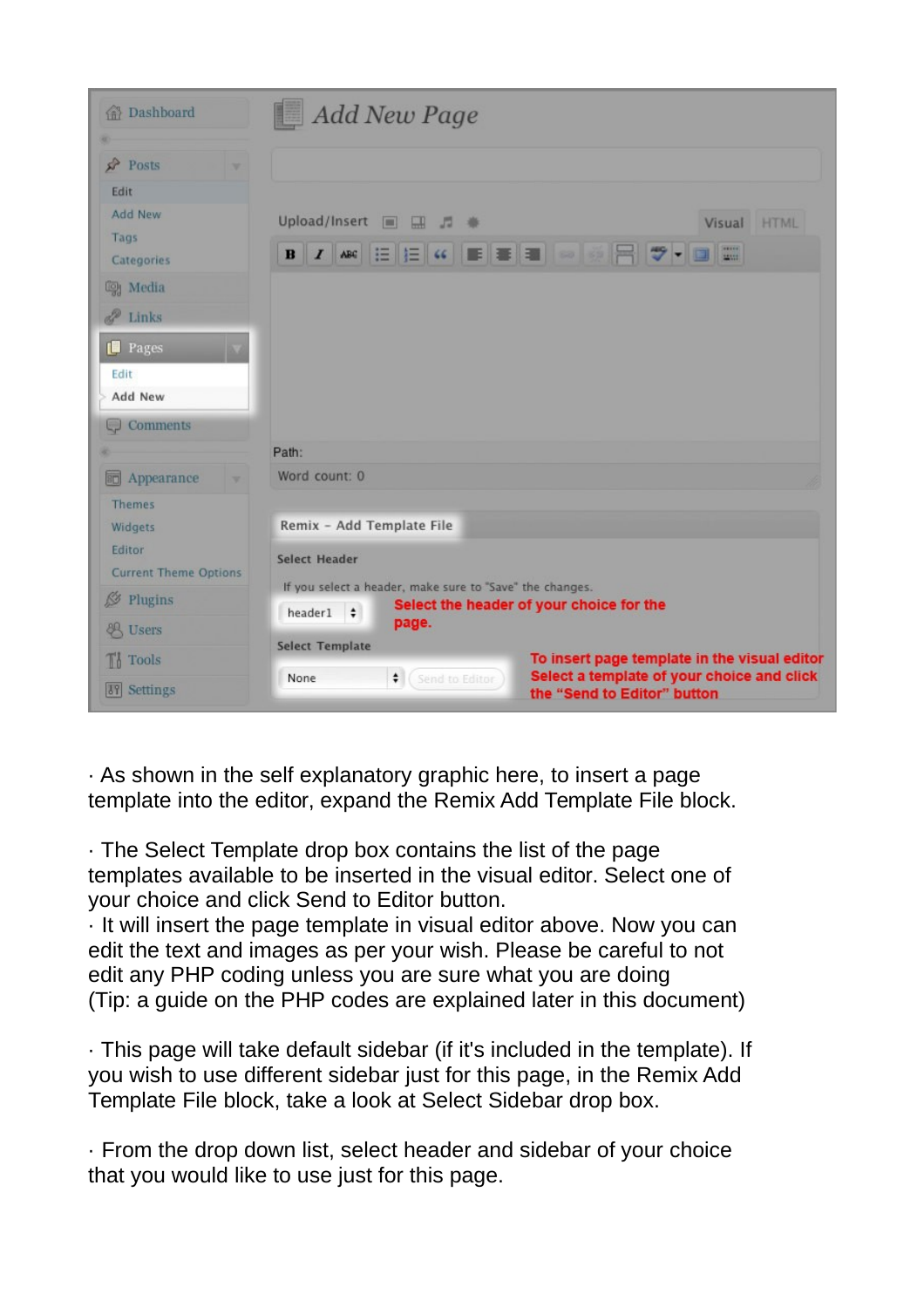· Once everything is as per your satisfaction, Publish the page as you would normally do.

#### **CH 2.4 Set custom page as Homepage in your blog**

Let us see how we can set the page we just created as a default homepage of your site. I.e. when a user visits your website, the page we just created should be displayed by default.

· In your wordpress admin panel, click on "Settings".

· Select "Reading" from the sub menu.

· In Front Page Displays section, you have two radio button options.

1. "Your latest posts" and

2. "A static page".

· By default "Your latest posts" is selected. To have a custom page as homepage, select "A Static Page".

· Here, you have two options. "Front page" and "Posts Page".

· In "Front Page" drop down option, we will select "Home" page we created above.

· At the bottom of this page, click "Update Options" button.

· Done!

Preview your blog website. The "Home" page is set by default as homepage of your site.

#### **CH 2.5 set blog**

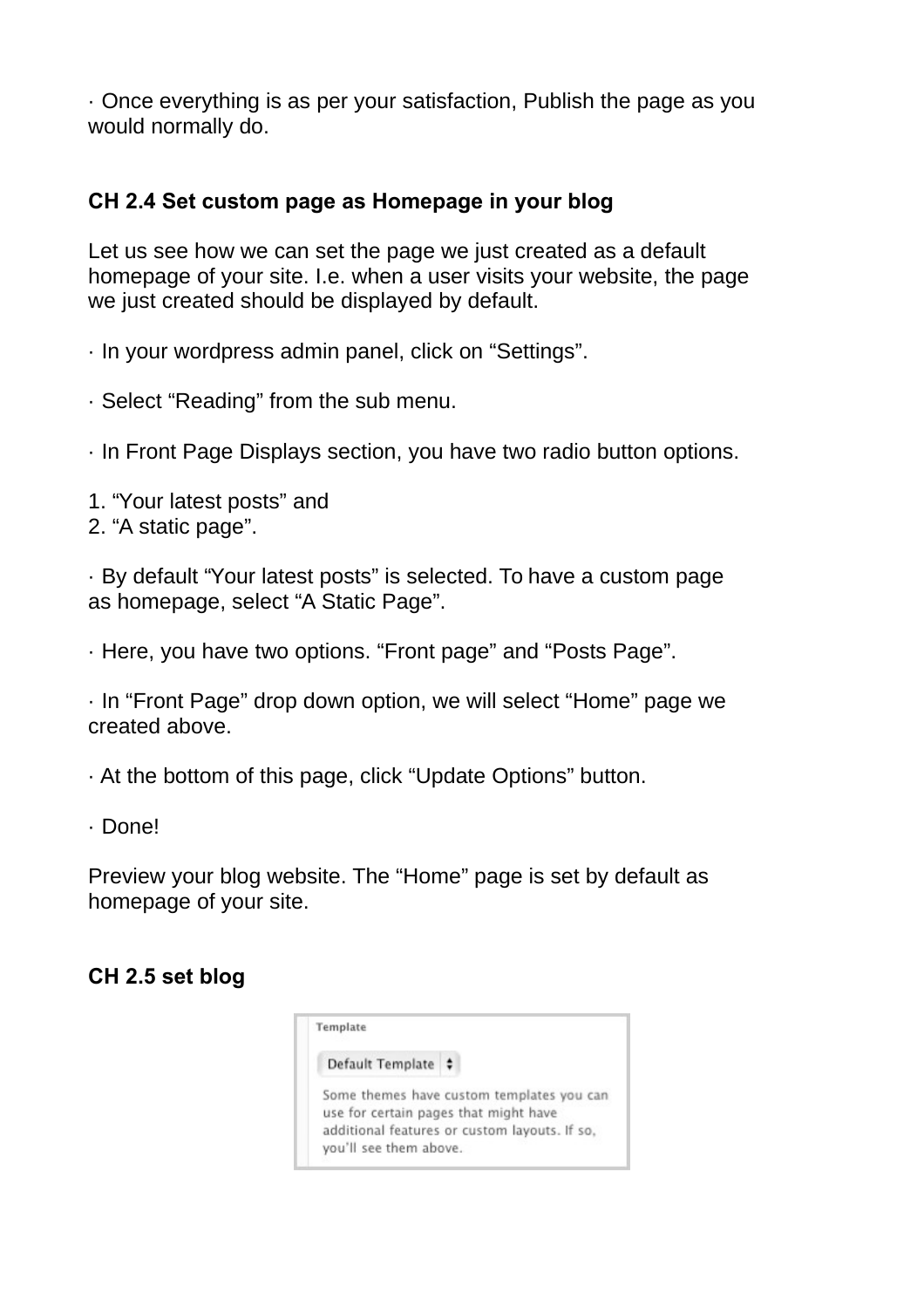Once you set a custom page as homepage, your blog index will be gone! If you would like to have a blog section as well in your site, WP Remix also has a template for the blog. Follow the following steps to create a blog page:

- · Log in to your wordpress admin panel.
- · Click on Write > Write Page.
- · In Title, set title of your blog page. For example "Blog"

· Scroll down to the end of this page and you will notice a Page template block as shown in the graphic above.

· From the drop box, select "Blog" template.

· And simply publish the page.

If you take a look at your site now, in your Blog page that we just created, where all your latest blog posts will be displayed.

#### **CH 2.6 set contact page**

For contact page, there is no special template required. Instead, you can use a plugin which is easy, efficient and more powerful. I have already provided the styling for the contact form in the css. Here's how to create it.

1. Download and - Download this zip file -http://chip.cuccio.us/wpuploads/ wp-contact-form-2.zip.

2. Install the plugin and set options. Install the downloaded plugin and activate it.

Once activated, please go to Settings > Contact Form ][ Options page and set the options like "where you would like to receive the email" etc.

#### **Create Contact Page:**

1. Create a page from in your admin panel write> page.

2. In your visual editor, simply write [CONTACT-FORM]

3. Publish the page. Your contact form will automatically appear in this page.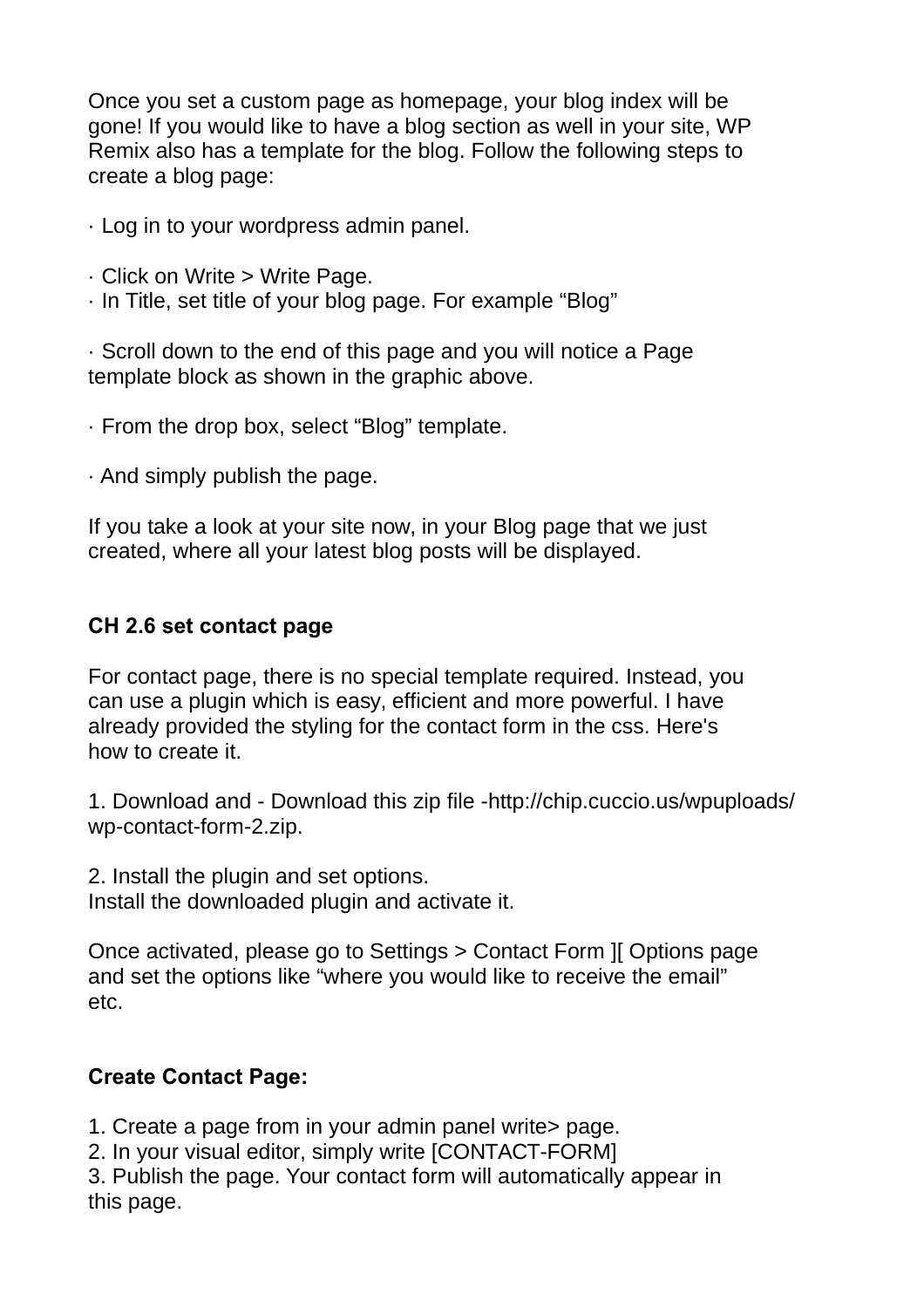### 3) Locate the Code

If you "view source" of online demo page of the wpremix theme, a class or id is given to every element to style it. Locate that .class or #id in the style.css and make the changes accordingly.

Tip: If you are using firefox browser, I would recommend installing FireBug (https://addons.mozilla.org/firefox/addon/) plugin that would help you find out the code for everything instantly on mouse over.

Let's now go into detail on how to modify the things in the theme to suit your requirement.

#### **CH 3.1 CSS structure explained**

The WP Remix theme has been coded as per W3C guidelines. No tables has been used and the appearance of the pages are controlled via easy to use stylesheets. Let's take a look at all the css in detail. In the theme root folder, you will find…

Style.css : The basic elements and main structure of the theme is controlled by this file. We consider this as the main stylesheet in the theme and all the other styles are called from this css only.

Rest of the css has been placed in a separate css folder root/css/. This folder contains the following css files:

· color-name.css: you will find several other such styles in this folder. These are the different color schemes.

- · blog.css: contains the styles for your current blog layout
- · blog-common.css: common styles used in the blog section
- · homepages.css: styles used in all the hompage templates

· innerpages.css: styles used for all the inner page templates, gallery page templates and so on.

· sidebars.css: Contains css for all different sidebars used in the theme.

· header.css: styling all the headers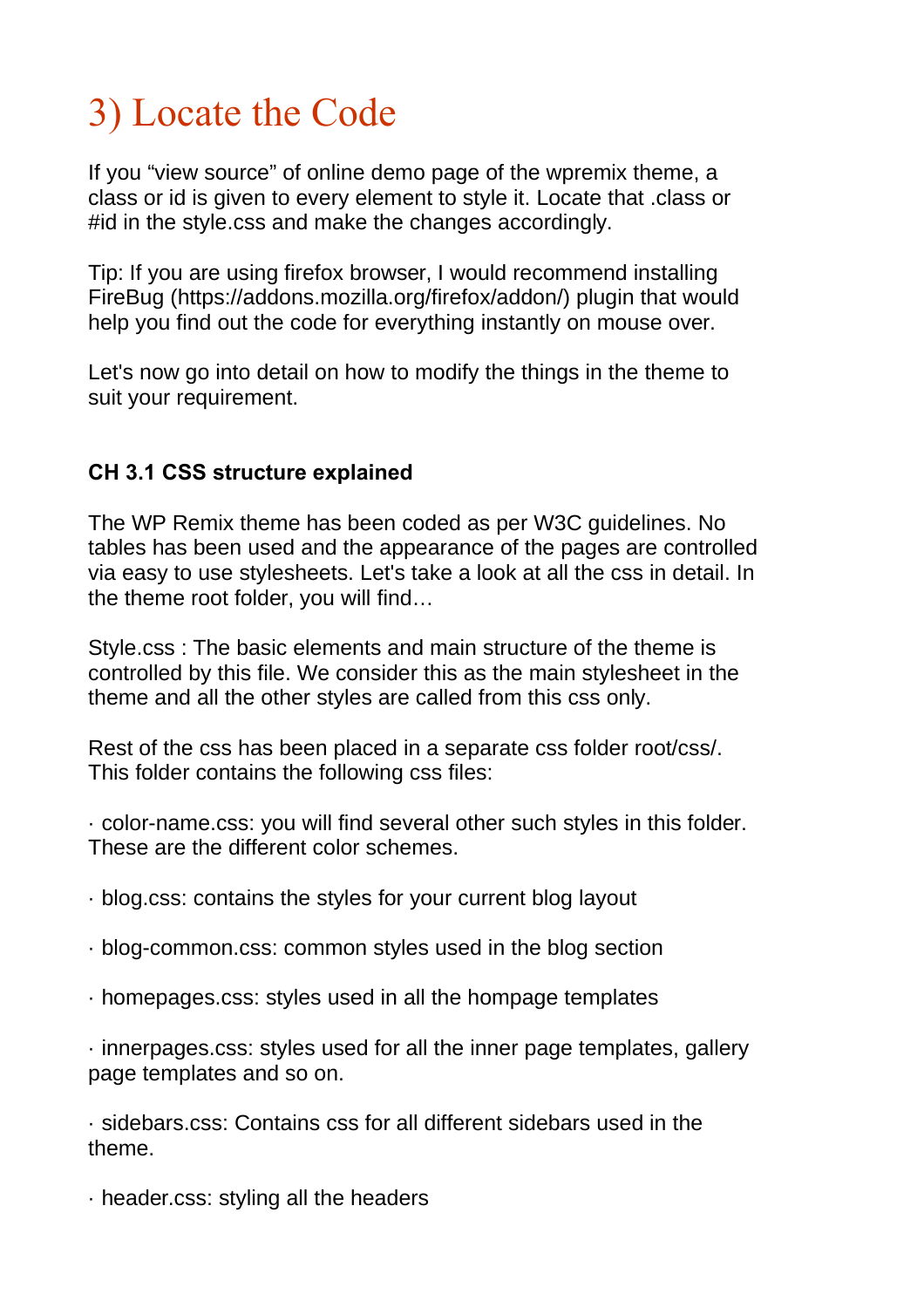· footer.css: styles for all the footers

· dropmenu.css: Stylesheet for the vertical and horizontal dropmenu. If you only wish to do color changes, you need not to tweak this file.

· print.css: For printing your documents smart way

· misc.css: contains some miscellaneously used styles. You do not need to touch this.

#### **CH 3.1 headers explained**

Tip: you can have different headers in different pages. To learn how to change headers, read chapter 2.3 Create Pages for more details.

The theme offers four different headers to choose from. All the header templates has been placed in root/includes/header/ folder.

The files in this folder are:

· Header.php: this is a default header file that is included in every page. It contains a text logo, slogan and a search box.

· Header1.php: contains logo image, slogan and an optional ad banner 468 x 60 pixel.

· Header2.php: contains logo image, small static links, contact and email address with full background image.

· Header3.php: contains text logo, slogan, a search box and with full image banner in background.

Increase height of your header/ header hiding your logo image or background?

If you used a bit bigger logo/backround and headers are hiding it:

· Open the header.css from the css/ folder.

· Locate the css of the header that you are using. For example, if you are using header1, locate..

#header1 {

height:85px;

}

and increase the height as per your requirement. In above case,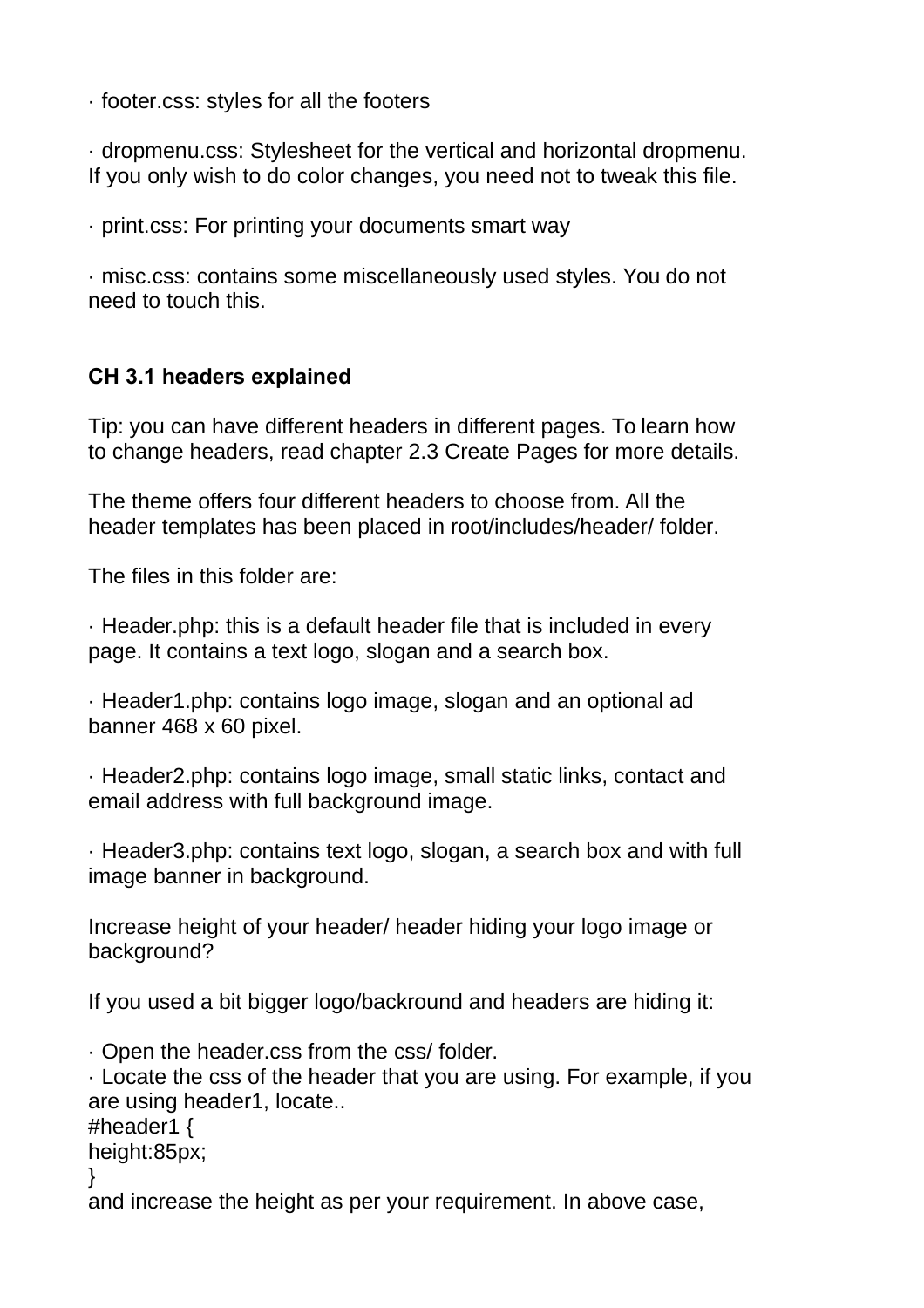change 85 to higher value.

Done!

#### **How to change logo image?**

The shortest and easiest way to change logo is to replace the existing logo file from images/ folder.

· Locate logo1.png and logo2.png

· Create your own logo images and name them logo1.png and logo2.png

- · Overwrite them in the images/ folder with existing images.
- · Enjoy the headers with your own logo now.

#### **How to change header background?**

Though you can change the header background image by changing the image name in the color scheme stylesheet, here's an alternative and easy way.

· Simply locate the header background (in our theme, we have used two backgrounds. Images/ headerbg2.png and images/ headerbg4.jpg)

· Create your own files with the same name and dimentions and simply replace them in the images/ folder.

· Done!

#### **How can I have category instead of Pages in the top menu?**

In the top navigation, if you wish to display your categories instead of pages, follow these steps.

- · Open the header file which you are using.
- · Locate the following code line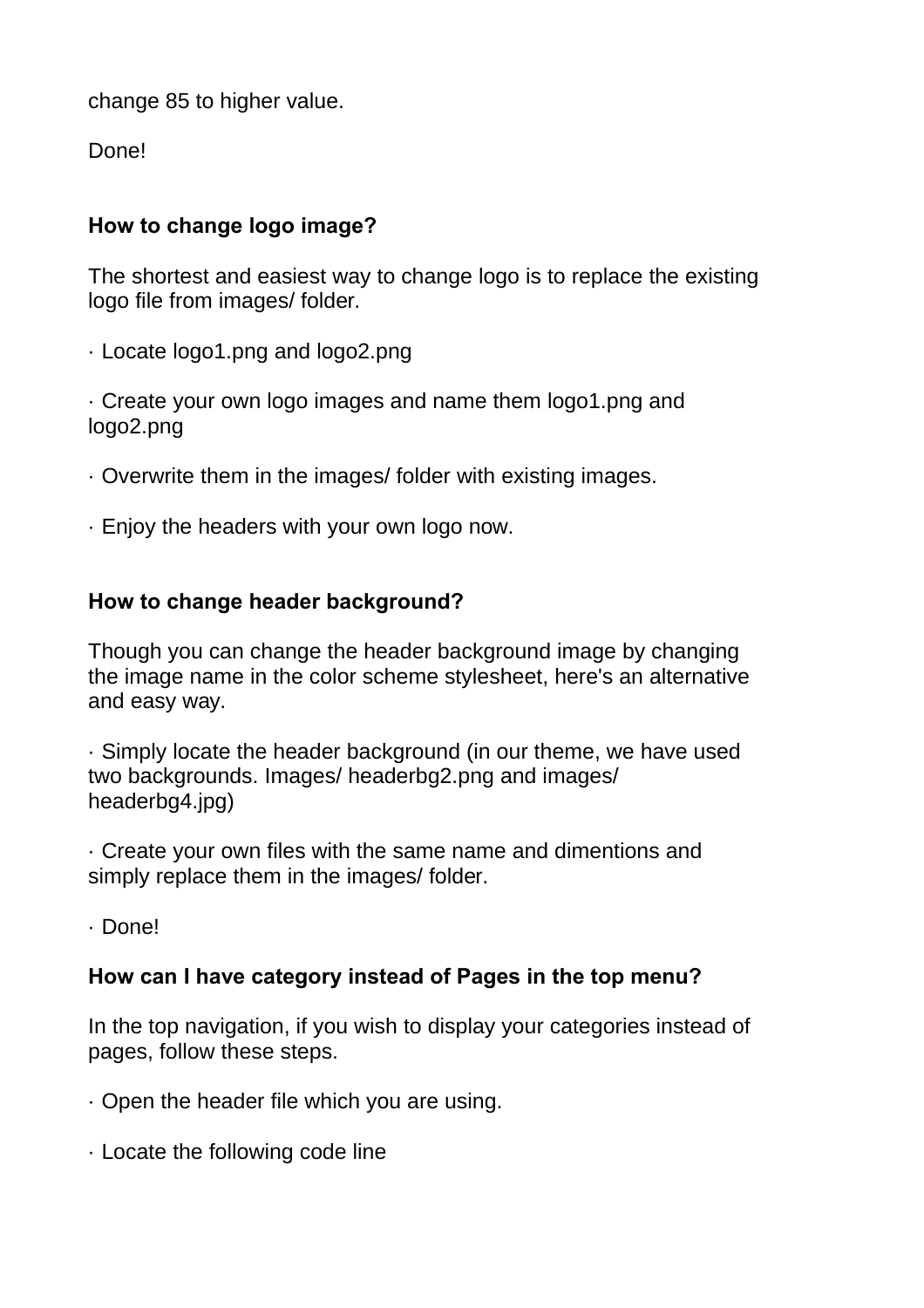wp\_list\_pages('sort\_column=menu\_order&title\_li=');

· And replace it with the following line

wp\_list\_categories('title\_li=');

· Save the file. It's done.

#### **CH 3.2 sidebars explained**

Tip: you can have different sidebars in different pages. To know how to change sidebars, read chapter 2.3 Create Pages for more details.

Like headers, the theme also offers 6 different sidebar layouts to choose from for page templates. All the sidebar templates has been placed in root/includes/sidebar/ folder.

The files in this folder are:

- · Sidebar1.php: subscribe box, featured area, latest news.default
- · Sidebar2.php: about me, latest post, contact form.

· Sidebar3.php: 240 x 200 banner ad, subscribe box, tabbed box recent comment, most commented.

- · Sidebar4.php: vertical menu, featured box, newsletter.
- · Sidebar5.php: testimonial, 3 ad blocks of 234x60, sponsored links.
- · Sidebar6.php: Sub pages, recent posts, contact form.

How to change sidebar position?

By default, the sidebar in the pages and blog has been set to right, which is a best position according to usability. However, if you wish to move the sidebar to left and content part on the right, its very easy to do so.

#### **Let's first change the sidebar of the page templates to the left.**

· Open style.css file from your root/ folder.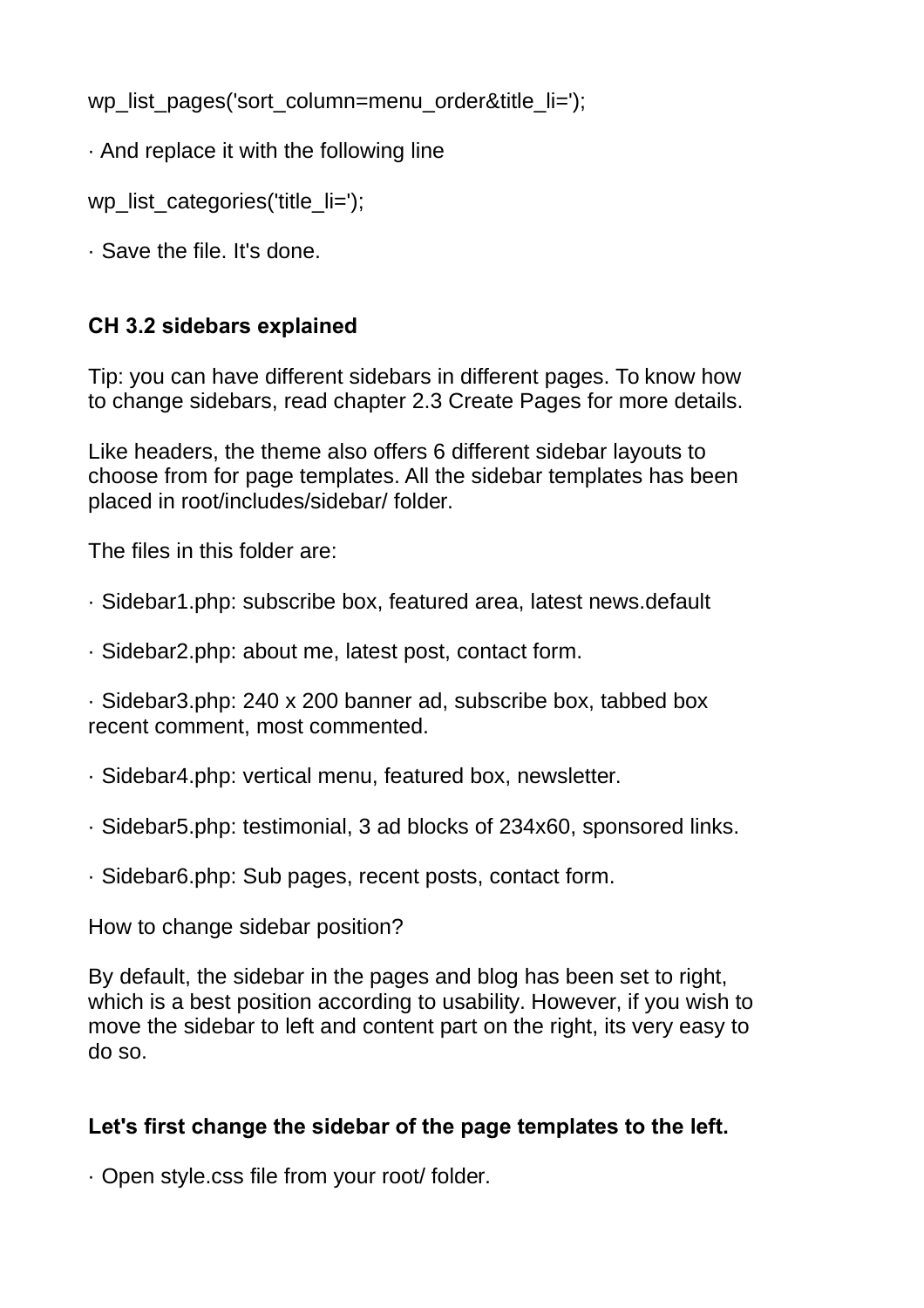· Locate the following styles..

```
#content. #content2{
float:left;
}
#sidebar, #sidebar2{
float:right
}
```
Notice the highlighted code above? Simple interchange left and right position. i.e. write "right" in place of "left" and vice versa.

· Save it. It's done.

Same goes for the sidebar in the blog section. Let's move the sidebar of the blog to left as well.

· Open blog.css file from your root/css/ folder

```
· Locate the following styles
```

```
#blog_content{
float:left;
}
#blog_sidebar{
float:right;
}
```
Notice the highlighted code above? Simple interchange left and right position. i.e. write "right" in place of "left" and vice versa.

· Save it. It's done.

I moved the sidebar to the left but, the vertical drop menu floats to the left instead of right!

No worries. Let's solve it.

· Open dropmenu.css from the css/ folder.

· On the line#134, appropriate comment is written on how to change the menu to right. But let's learn it here as well. On the same line, you will notice the following code.

Right:240px;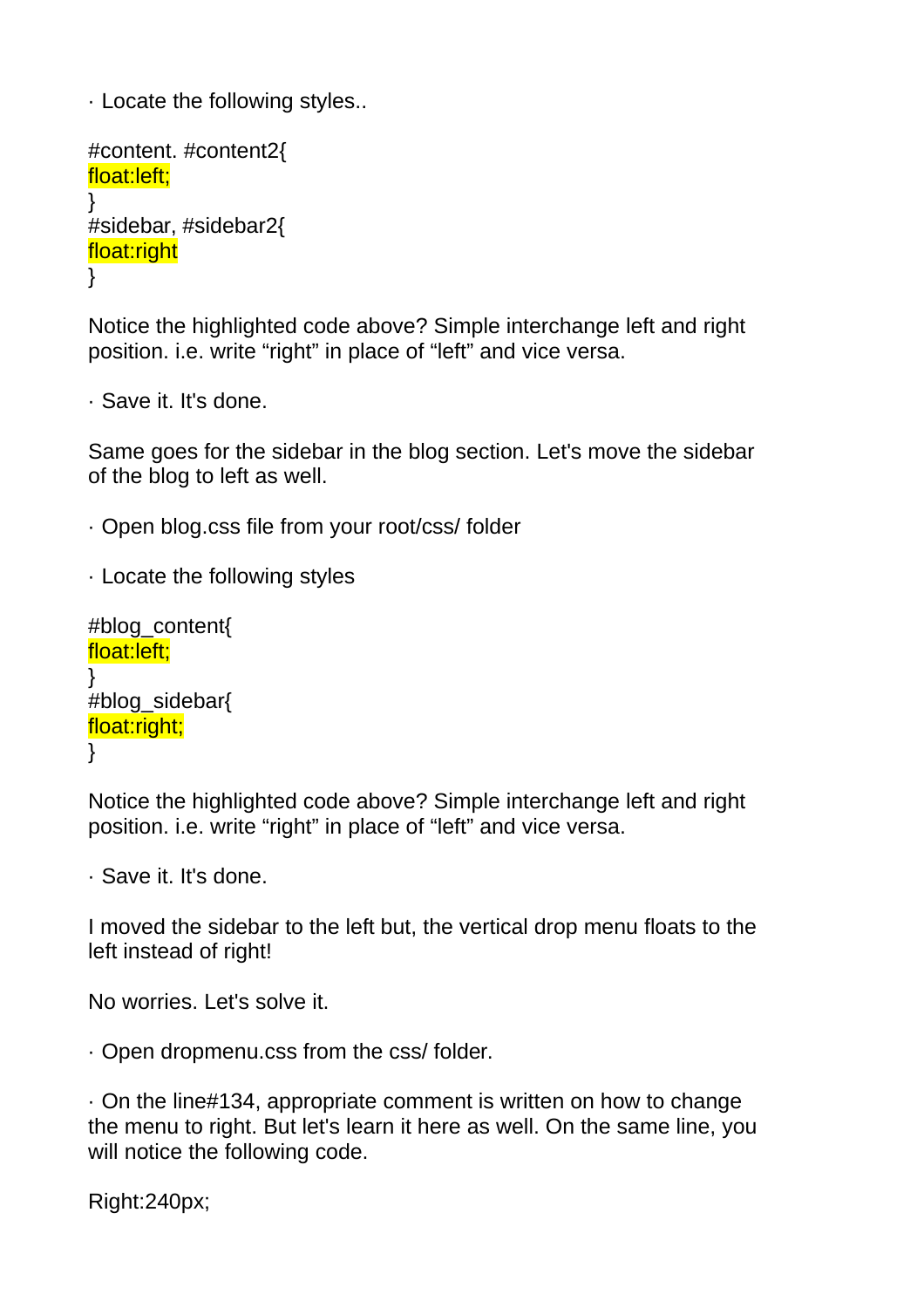· Change it to

left: 240px

· Save it. It's done.

#### **CH 3.3 footers explained**

The default footer (footer.php located in your root/ directory)in the theme contains copyright information, credit links and static links.

An additional footer has also been provided with the theme which is a bit bigger and contains more information. The additional footer has been placed in root/includes/footer/ folder.

· footer1.php: this file contains static info for About and Contact address. You can change it manually by editing this file.

By default, this file is not active. If you wish to display this file as well…

· Open footer.php file from your theme root/ directory

· Locate the following line

<?php // include (TEMPLATEPATH . '/includes/footer/footer1.php');  $2$ 

- · And remove "//" written in the above line.
- · Save it and visit your site.
- · The new additional footer is now active.

#### **How to change static links from the footer?**

- · Open footer.php from yoru root/ directory.
- · Locate the following line written in the file
- <!--Static Links #start →
- · Under this line is the bulleted list of the static links which is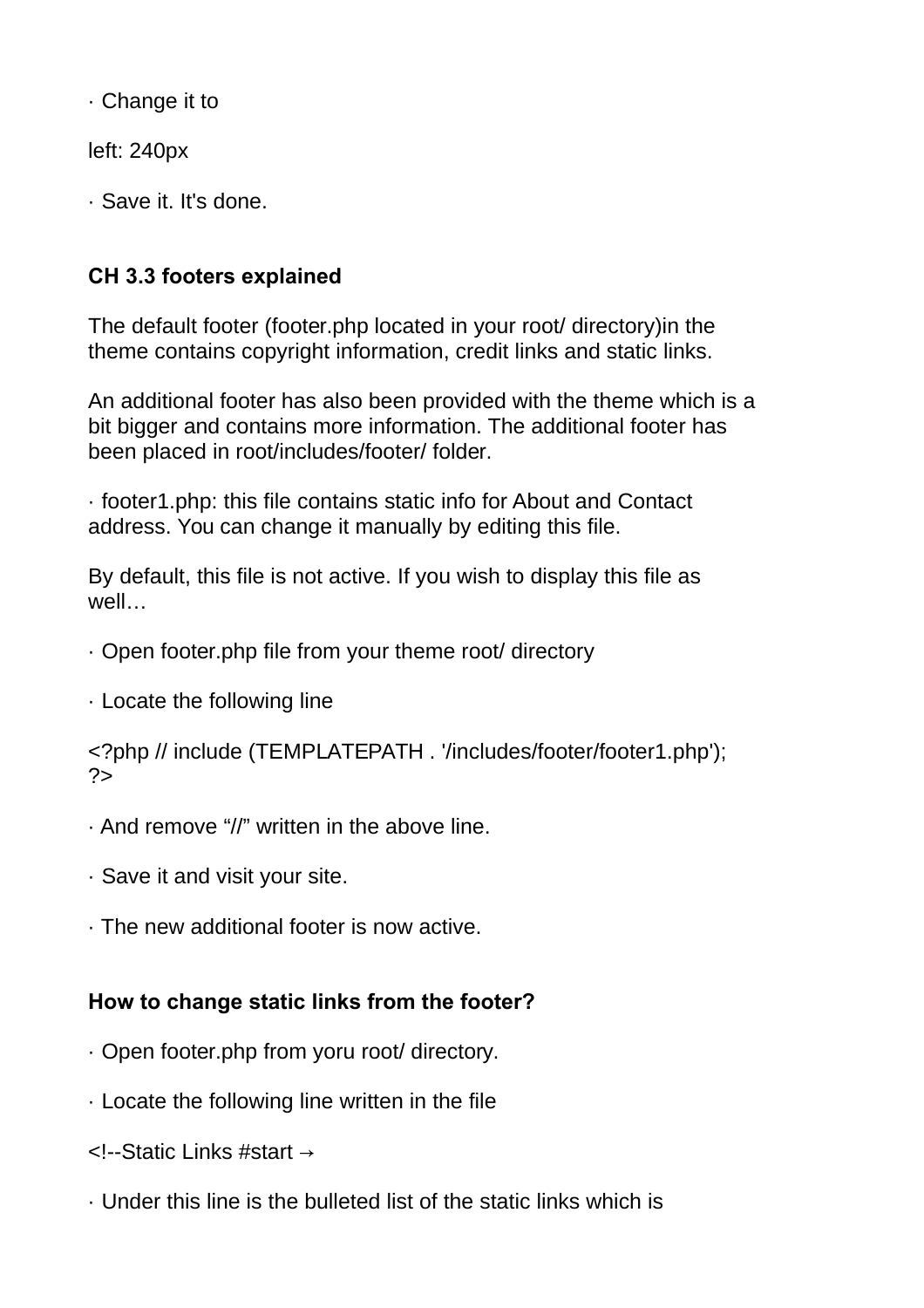displayed in the theme footer at bottom right.

- · Change links as per your requirement.
- · Save it and it's done!

#### **CH 3.5 advertise explained**

To offer the maximum monetization from your site and blog pages, several advertise spots has been strategically placed. This section will guide you on how to locate them easily and change them as per your need.

For your convenience, all the advertise used throughout the site and the blog are placed in the root/includes/ad/ folder. All the files and file names in this folder are self explanatory. Still, here's basic intro to them.

· header1\_ad.php: contains ad that we display in the Header 1. Ad size - 468 x 60 pixels

· sidebar3\_ad.php: contains ad that we display in the sidebar 3. Ad size – 240x200px

· sidebar5\_ad.php: contains ad that we display in the sidebar 5. Ad size - 234x60 pixels

· blog\_firstpost\_ad.php: contains the ad that we display after the first post in the blog template. Ad size 468 x 60pixels

· blog\_sidebar\_ad.php: contains three ad that we display in the sidebar of the blog. Ad size - 234x60 pixels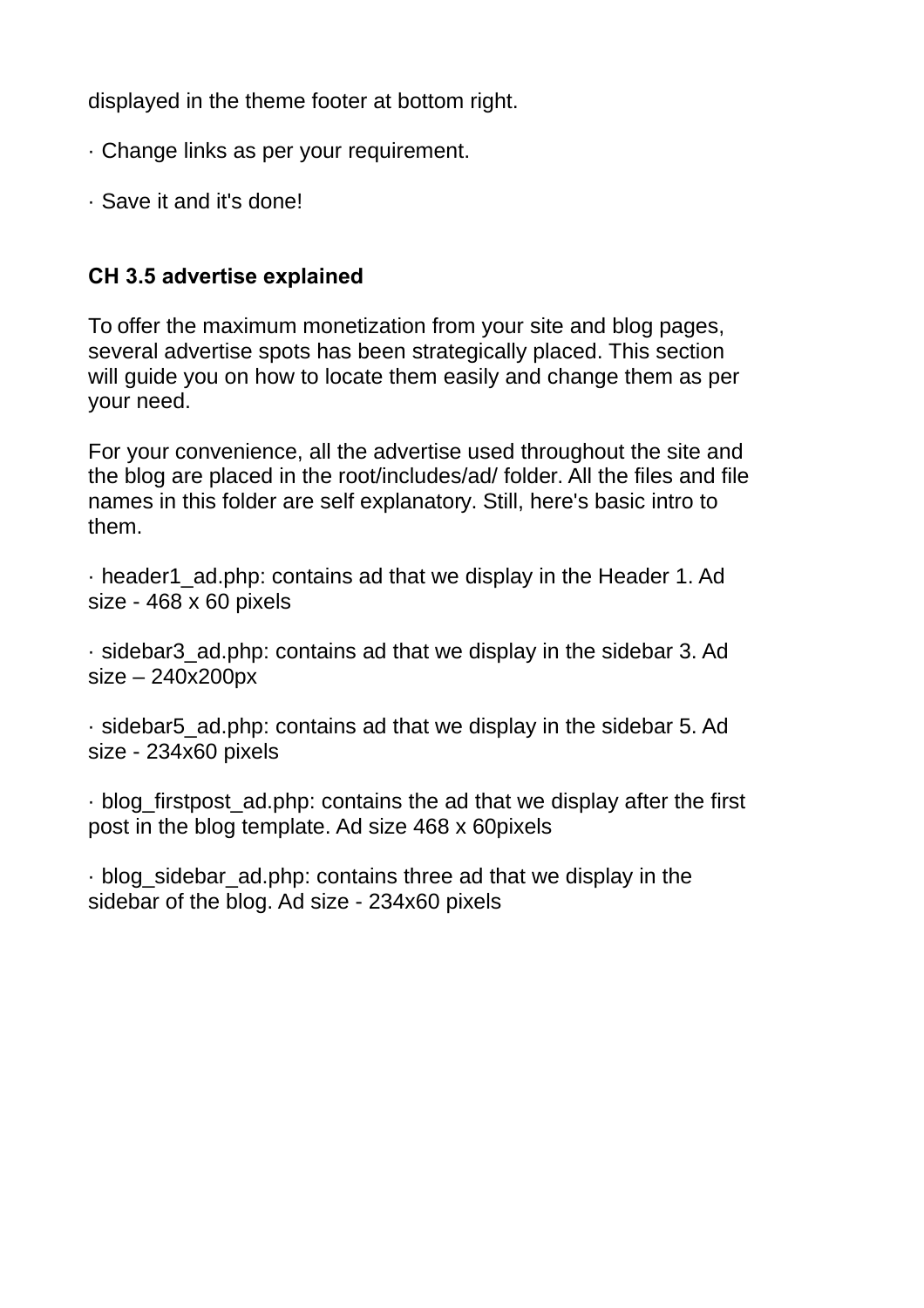### 4) General Guide

TIP: The best and easy way to change an image anywhere in the theme is to browse images/ folder in the theme and replace the existing image with your own image. Please make sure that your new image has the same dimension as of the existing image.

How to set page under a page? - (how do I make the pages display under a dropmenu?)



This is very easy.

· When you create/edit a page, scroll down to bottom of your write page where you will see a "Page Parent" block.

· In the drop down box, you will have the list of all the pages that you have created earlier.

· Select the one of the page under which you want to place the current page (the page you are creating/editing at the moment).

· And save/publish the page.

· Done!

#### **How can I exclude some of the links from navigation?**

You have the main navigation at the top but do not want to display some pages in the list? For example, you created disclaimer or terms of use page that you want to exclude from displaying? Let's do it.

· Locate the navigation loop. In wpremix theme, we have the navigation loop in header.php file at line#69 (or header1.php /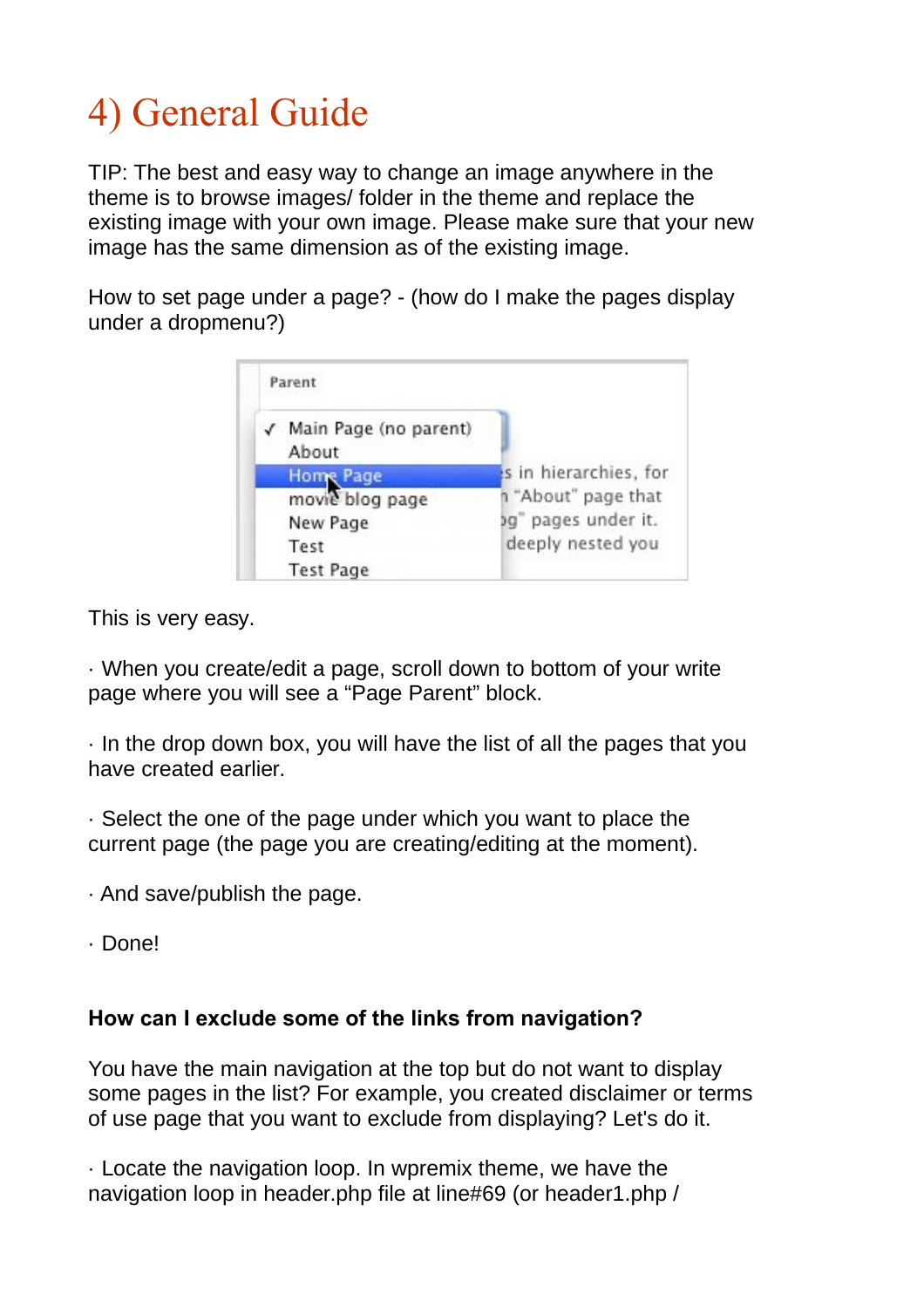header2.php etc. if you are using different header.)

· You will notice the following code written

wp\_list\_pages('sort\_column=menu\_order&title\_li=');

· Change the code to the following line

wp\_list\_pages('exclude=27, 29&sort\_column=menu\_order&title\_li=');

Notice the sentence in above line? We have added "exclude=27, 29" where 27 and 29 are the ID of the pages you want to exclude.

Change 27 and 29 with the pages' ID you want to exclude from the menu. Also you can add more by placing more IDs with comma. For example exclude=27, 25, 30, 32

(A guide on how to know the ID of your page and Categories is explained later in this guide)

· Once done, Save the document and refresh the page.

#### **How to change page order?**

| Order |                                                                                                                                                                                              |
|-------|----------------------------------------------------------------------------------------------------------------------------------------------------------------------------------------------|
| 0     |                                                                                                                                                                                              |
|       | Pages are usually ordered alphabetically, but<br>you can put a number above to change the<br>order pages appear in. (We know this is a little<br>janky, it'll be better in future releases.) |

You created few pages. For example - Home, About, products and contact. But when you take a look at your site, it displays in different order. For example Contact, Home, Product and About. This is not the right order and you want to change it. But how? Here's the explanation.

When you create/edit a page, scroll down to bottom of the page where you will have a block called "Page Order". By default, the value is 0 but you can specify value as per your need.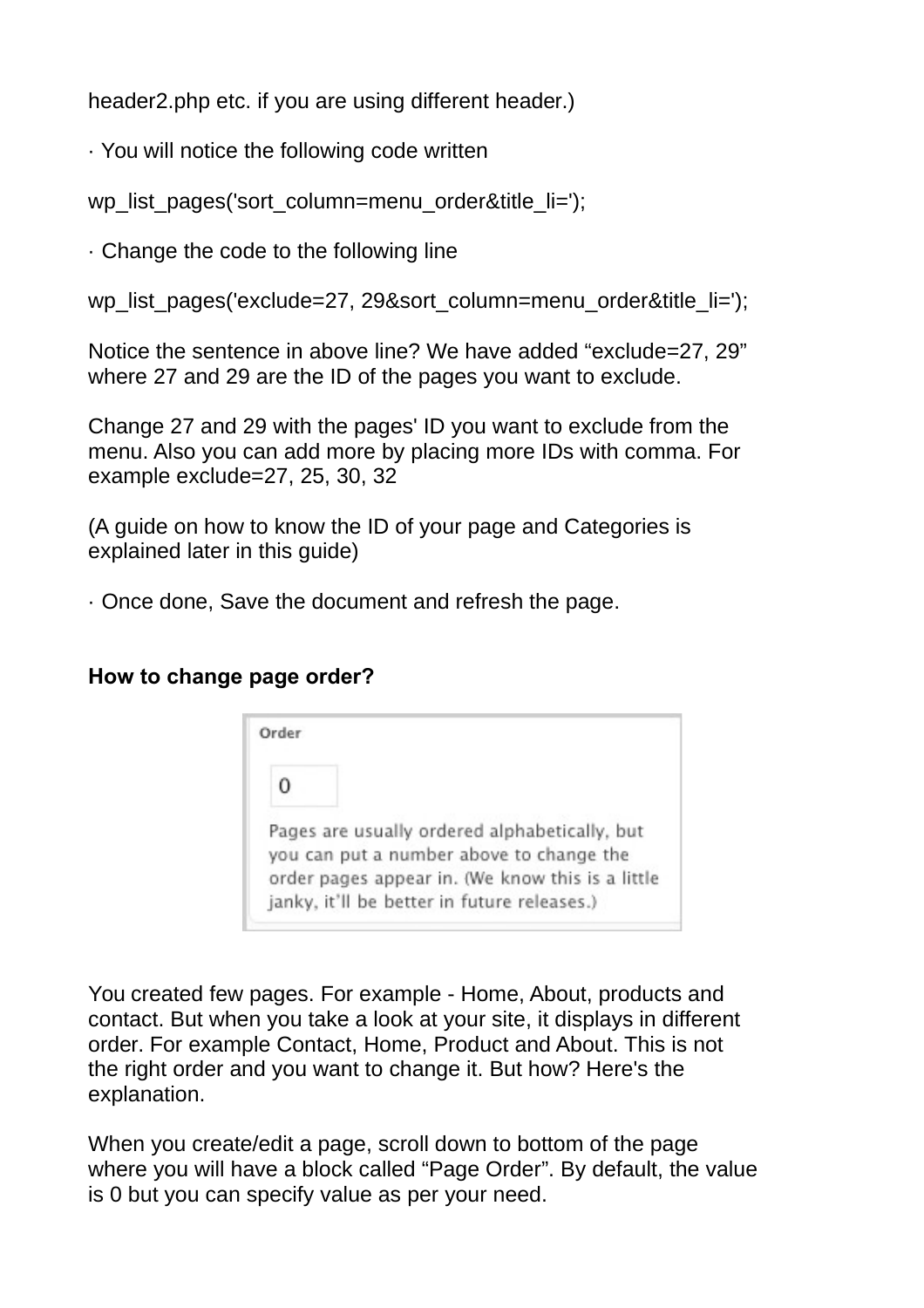And publish/save the page. In our case, we will specify the page order value of

Home - 1 About - 2 Products - 3 Contact - 4

Once values of all the pages are changed, visit your site and refresh it. Now you will have all the pages listed as per your wish.

Simple. Right? : )

#### **How to get ID of categories?**

| Edit                | <b>Add Category</b>                                                 |          | <b>Bulk Actions</b><br>÷              |
|---------------------|---------------------------------------------------------------------|----------|---------------------------------------|
| Add New<br>Tags     | <b>Category Name</b>                                                |          | <b>Name</b><br>D                      |
| Categories          | The name is used to identify the                                    | $\omega$ | <b>Business</b>                       |
| <b>吗</b> Media      | category almost everywhere, for<br>example under the post or in the |          | Ediky Ouick Edit<br>D Edit "Business" |
| $\mathscr{E}$ Links | category widget.                                                    |          | <b>Featured</b>                       |
| Pages               |                                                                     |          |                                       |
| Edit                | <b>Category Slug</b>                                                |          | <b>Indiana Jones</b>                  |

TIP: an easy and recommended method to get IDs of page, posts and categories is to install and use Reveal Ids

(http://wordpress.org/extend/plugins/reveal-ids-for-wp-admin-25/) Plugin.

Go to the manage > categories section in your wordpress admin panel. (http://www.yoursite.com/wp-admin/categories.php). When you mouse over the existing category, it will display it's id in the status bar as shown in the beside screenshot.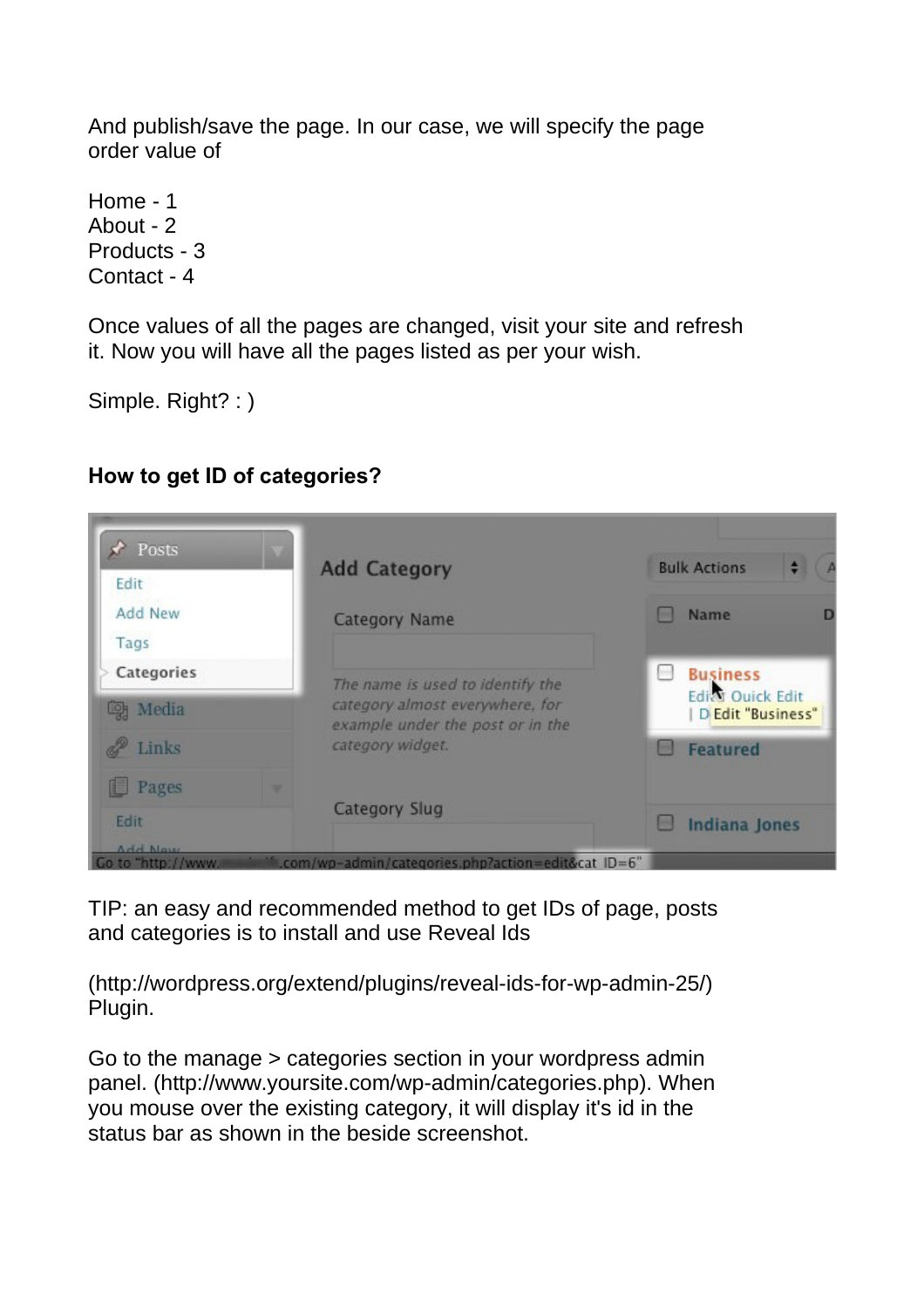#### **How to get ID of pages?**



Go to the manage > categories section in your wordpress admin panel. (http://www.yoursite.com/wp-admin/edit-pages.php).

When you mouse over the existing page, it will display it's Id in the status bar as shown in the screenshot below.

#### **What's my feedburner ID?**

1. Go to the feedburner homepage and click "sign in".

2. Click on the feed you want to find the ID for.

3. Once you've clicked the feed you're interested in, take a look at your address bar. It should have a URL in it like this one: <http://www.feedburner.com/fb/a/dashboard?id=1148202>

4. Notice the string of numbers after "id=" ? That is your feedburner ID for that particular feed. In above case, the ID is "1148202"

#### **What's my Flickrss ID?**

Use the idGetter (http://idgettr.com/) site to find your id.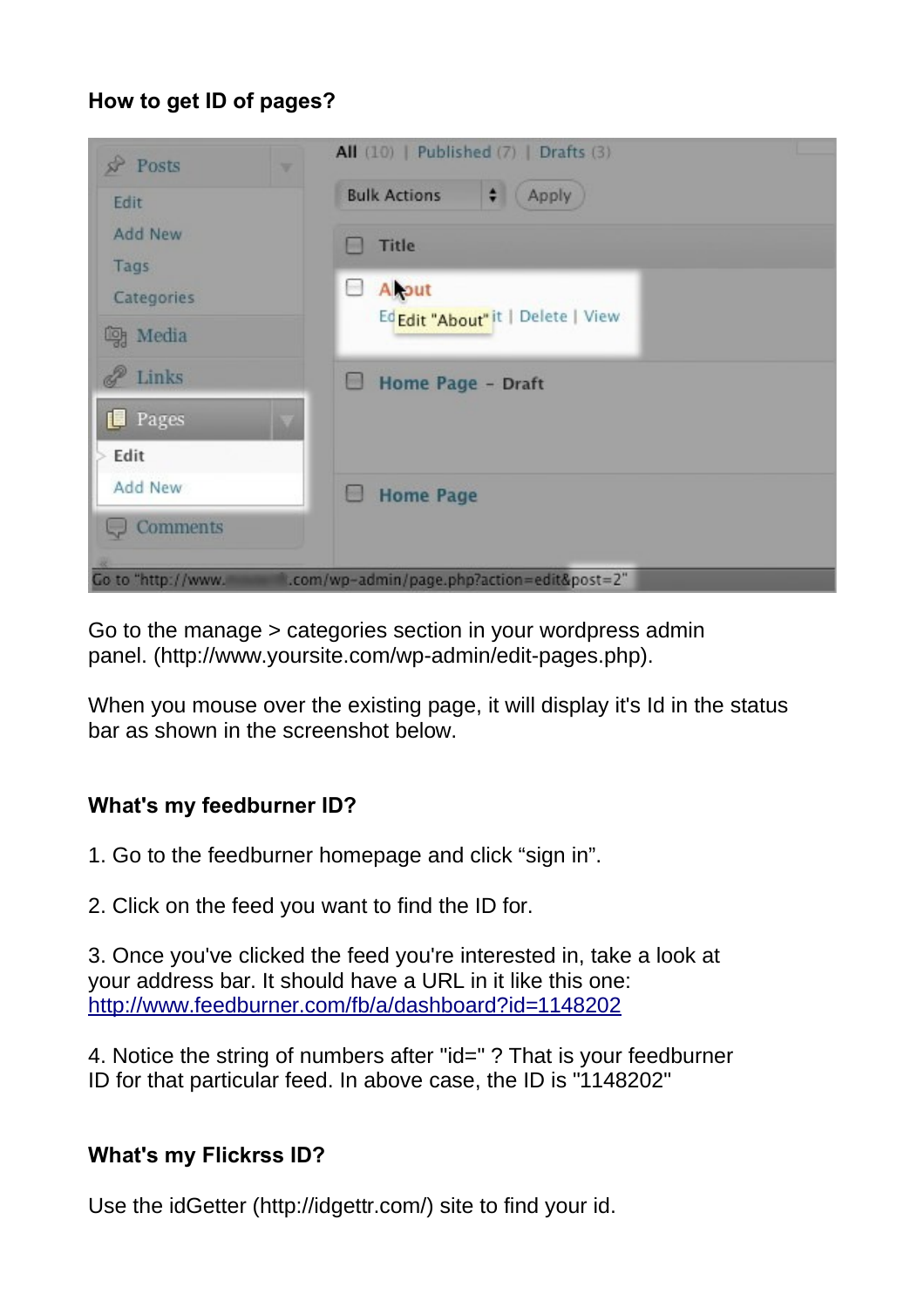#### **How to change number of posts in blog page?**

Tip: If you were using default index page as blog, we could have changed it the normal way from Settings > Reading page. But we are using Blog template for better purpose.

#### **Here's how to do it.**

· Open tpl\_blog.php (Blog template) file from the wpremix theme root/ folder.

· Locate the following code

```
<?php $page = (get_query_var('paged')) ? get_query_var('paged') :
1; query posts("showposts=7&paged=$page"); while ( have posts() )
: the_post(); $loopcounter++; ?>
```
By default, we are showing 7 posts in the blog index. If you wish to change it, notice the "7" highlighted above? Change it to the number of posts you wish to display.

· Save it and refresh your blog index.

#### **Where do I place my Google Analytics Code?**

- · Get your Google Analytics code.
- · Open footer.php file in the theme folder.
- · At the end of the file, you will notice the following code:

</body> </html>

- · Place your code exactly before these two lines.
- · Save the page. It's done!

#### **How to add/edit/delete Testimonials?**

The theme displays dynamic random testimonials in some homepages and sidebars. If you wish to add/edit/delete the testimonials…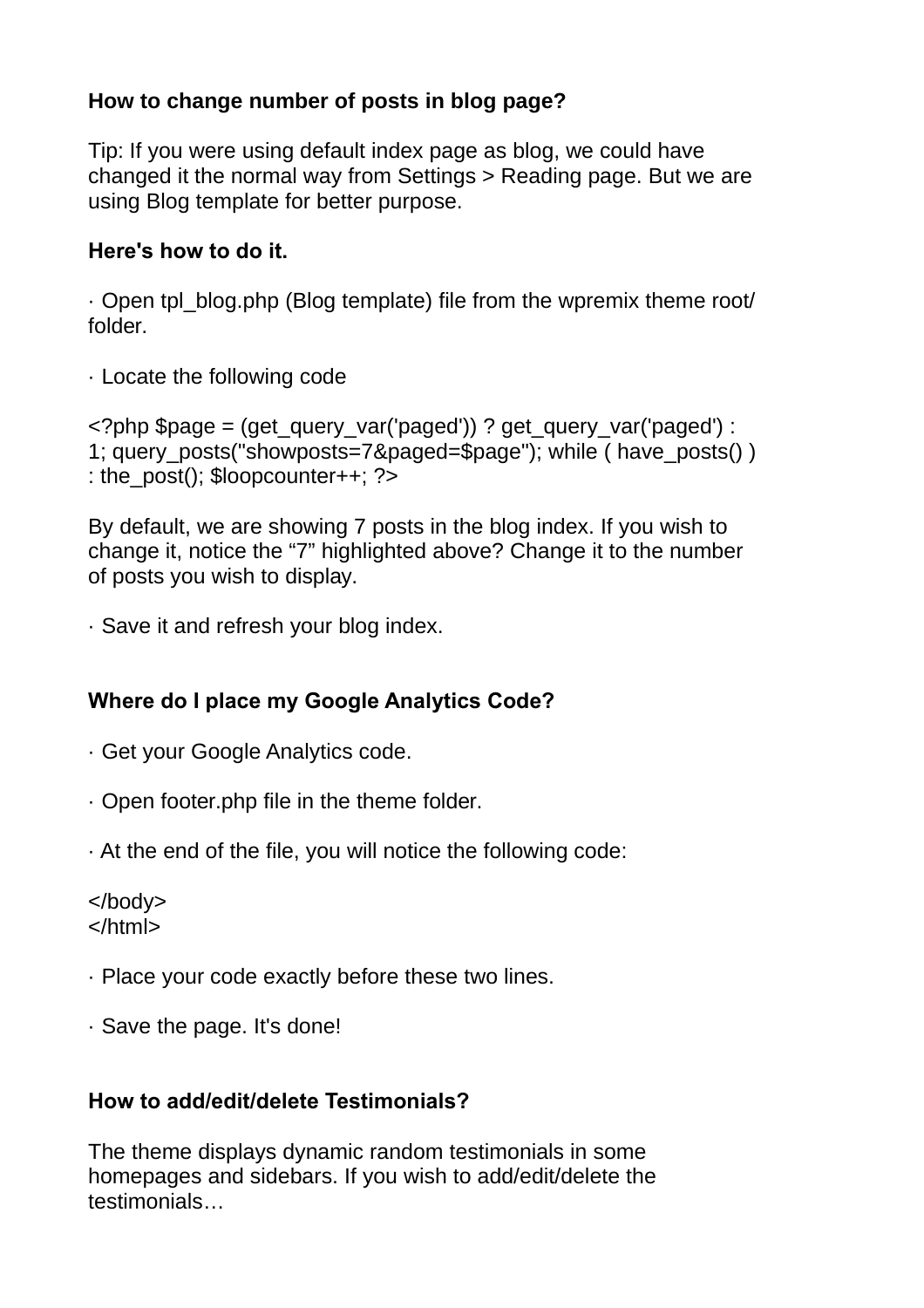Tip: Please make sure to not break the line as the next line would be counted as next testimonials. Instead, if you wish to have a break in single testimonial, use "<br />>" tag.

· Simply open the Root/includes/quotes.txt file in a text editor.

· Each line of these files is taken as single testimonial. Where the normal text serves as the testimonial and "<small class="clientname"> - client, companyname" serves as the provider of the testimonial.

#### **How to change favicon?**

In your wpremix theme root folder, there is a favicon.ico file. If you want to change it with your logo, generate a .ico file and replace it with existing one.

**you can create a favicon file of your own online from :** <http://tools.dynamicdrive.com/favicon/>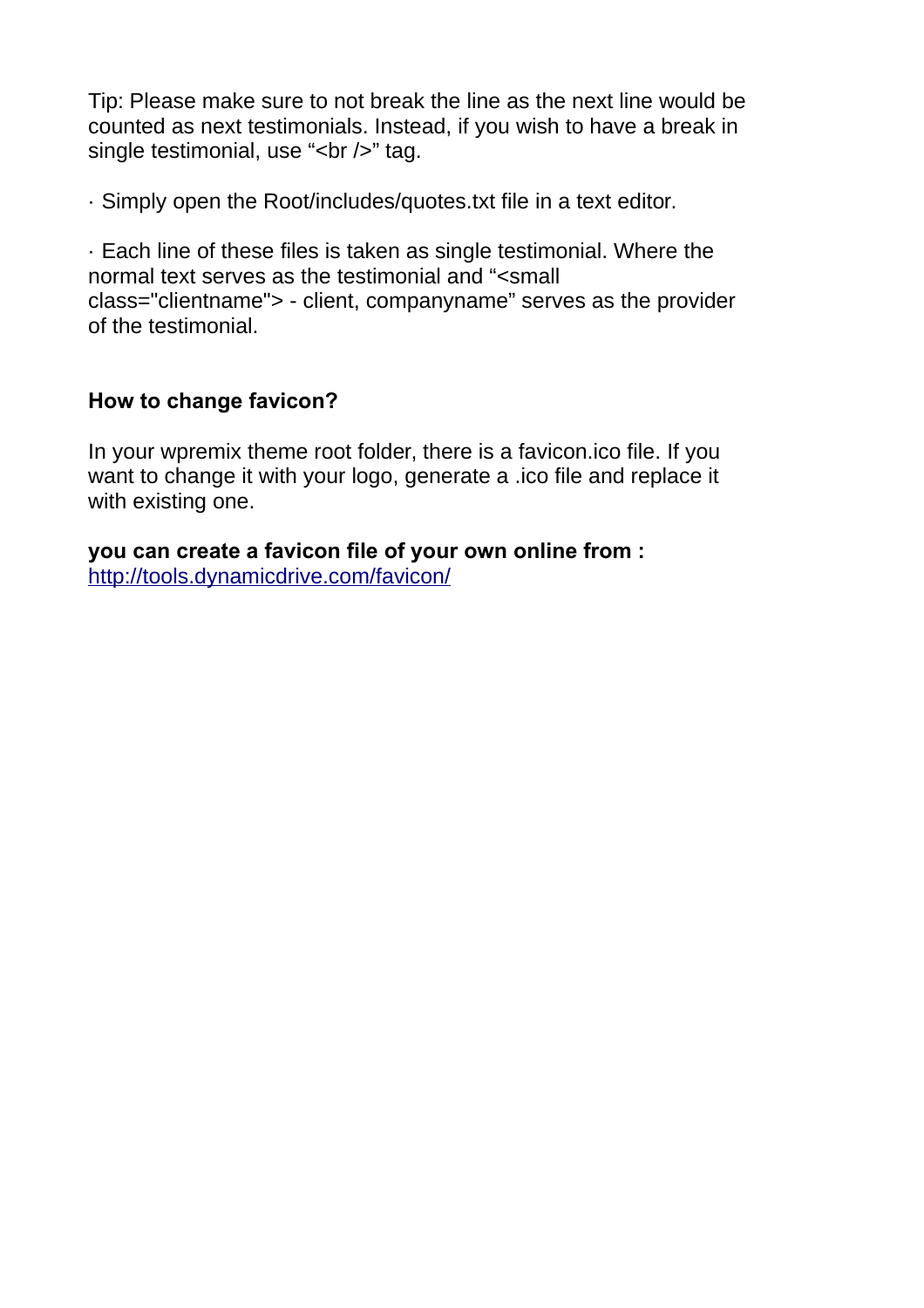### 5) Advanced Usage

This chapter unveils some of the hidden features and functionalities of the WP Remix theme. While it is easy enough for novice users to understand, I am sure it is developer's delight. They can create wonders with the theme if used in an exclusive way. Let's begin.

#### **Inserting a Page Template**

Though this part has been quickly explained in "Create a page" part of this book, here's thorough description.

· To insert a page template into the editor, simply start a Write->Page.

· Below the Write->Page is a 'Remix - Add Template File' option.

· From there, you can select your template, and select "Send to Editor".

· All DIVS and most XHTML should be kept as is. This functionality works for both WP 2.3 and 2.5.

· In the event you want to "unselect" a template, select "None" and click "Send to Editor." The content will not be stripped out, however, the content will no longer have the editor's filter applied and will show up as a normal page.

· One your template is in the editor, you can manually edit what will show up on the page.

#### **Inserting PHP, Javascript and Unfiltered Content**

The WP Remix Advanced Editor has the capability for you to execute raw PHP and JavaScript code.

You will want to insert this in the "Code" view:

<!--rcode\_start--> <?php echo "my PHP Code";?> <!--rcode\_end--> <!--Rcode\_end-->

If you have the Visual Editor enabled, you will want to use the left and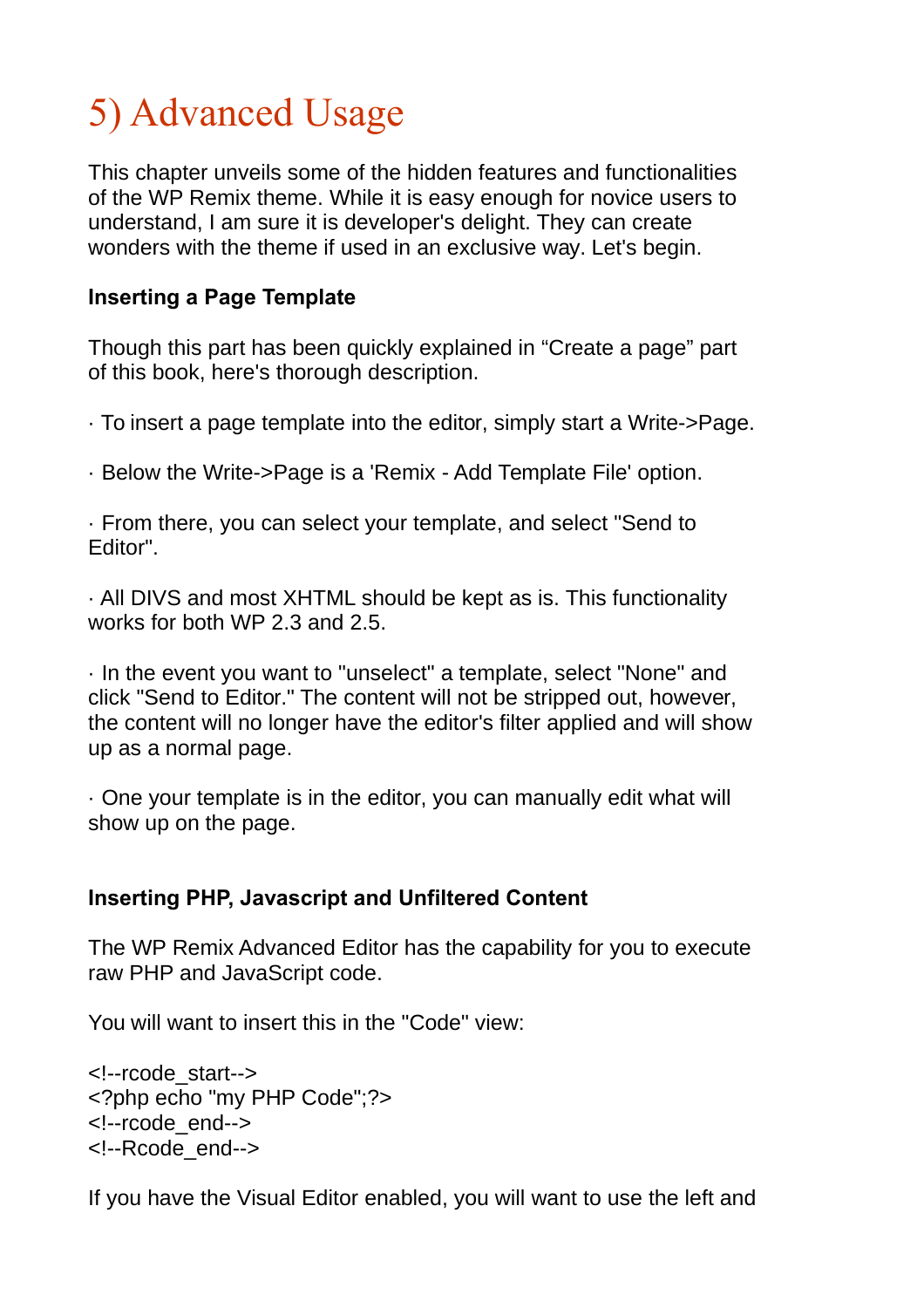right brackets instead of the < or > characters.

[Remix] [php]echo "my PHP Code";[/php] [/remix]

#### **Known Issue - Char Switching**

When switching from the Visual Editor to the Code Editor, there are extra characters inserted such as (&, &qt;, <). This issue is solved by hitting "Save" in the Code Editor. Furthermore, if you choose to leave the code as is, the Remix Editor will convert these characters back to executable form if wrapped in the [Remix][/remix] tags.

#### **Inserting Shortcodes**

Shortcodes can be created for any template file. Shortcodes are little snippets of text you insert in the Write->Page screen that will allow you to easily insert dynamic content anywhere within the context of a post.

All shortcodes take the same arguments as the query\_posts function.

The format for a shortcode is:

<!--remix\_shortcodename(arguments)-->

If you have the visual editor enabled and/or plan to use it, use brackets instead.

[remix\_shortcodename(tabtitle=This is my Tab Title)]

Please note that it is recommended to always input the shortcodes in the code editor.

#### **Creating/Editing Shortcodes**

If you go to the WP Remix template folder, you'll see a folder called editor/templates. All of the shortcode files are located in this directory. To see examples of shortcodes, view the editor/templates/examples folder.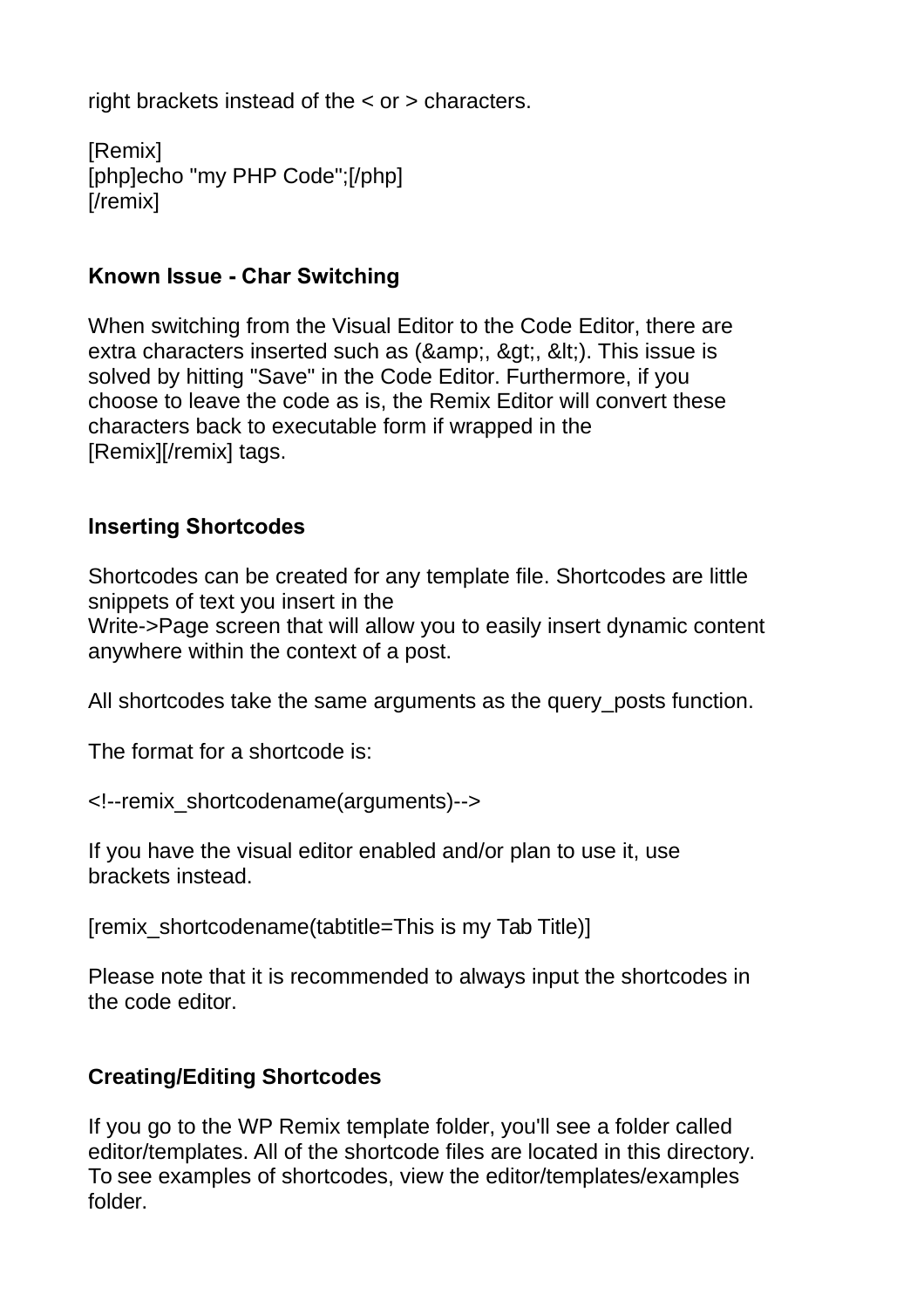Say, for example, you would like to create a shortcode called loop1. You could create a PHP file called loop1.php and place it in the editor/templates folder.

Within your loop1.php file, you would then need to populate the \$content variable. If you look at the existing shortcodes (in the editor/templates/examples, you'll get a good idea of how this is accomplished. Some of the examples are basic, and some are quite advanced.

The shortcode for your new file would be: <!- remix\_loop1(arguments)-->

All shortcodes have the \$this->qa array available, which is an associated array of all passed arguments, including arguments that aren't necessarily included in the query\_posts arguments.

#### **For example:**

[remix\_shortcodename(tabtitle=This is my Tab Title&arg1=1&arg2=2)]

#### **Conclusion**

#### **Here is a brief overview of WP Remix Advanced Editor features**

- · Re-use any WP Remix template over and over unlimited times.
- · Templates can be inserted and edited in the WordPress editor.

· Modifying templates in a code editor will not affect existing templates.

· Raw PHP and JavaScript code can be inserted and executed.

· Templates can have easily changeable sidebars / headers / footers. As a result, WP Remix is highly flexible and expandable. Anything is possible.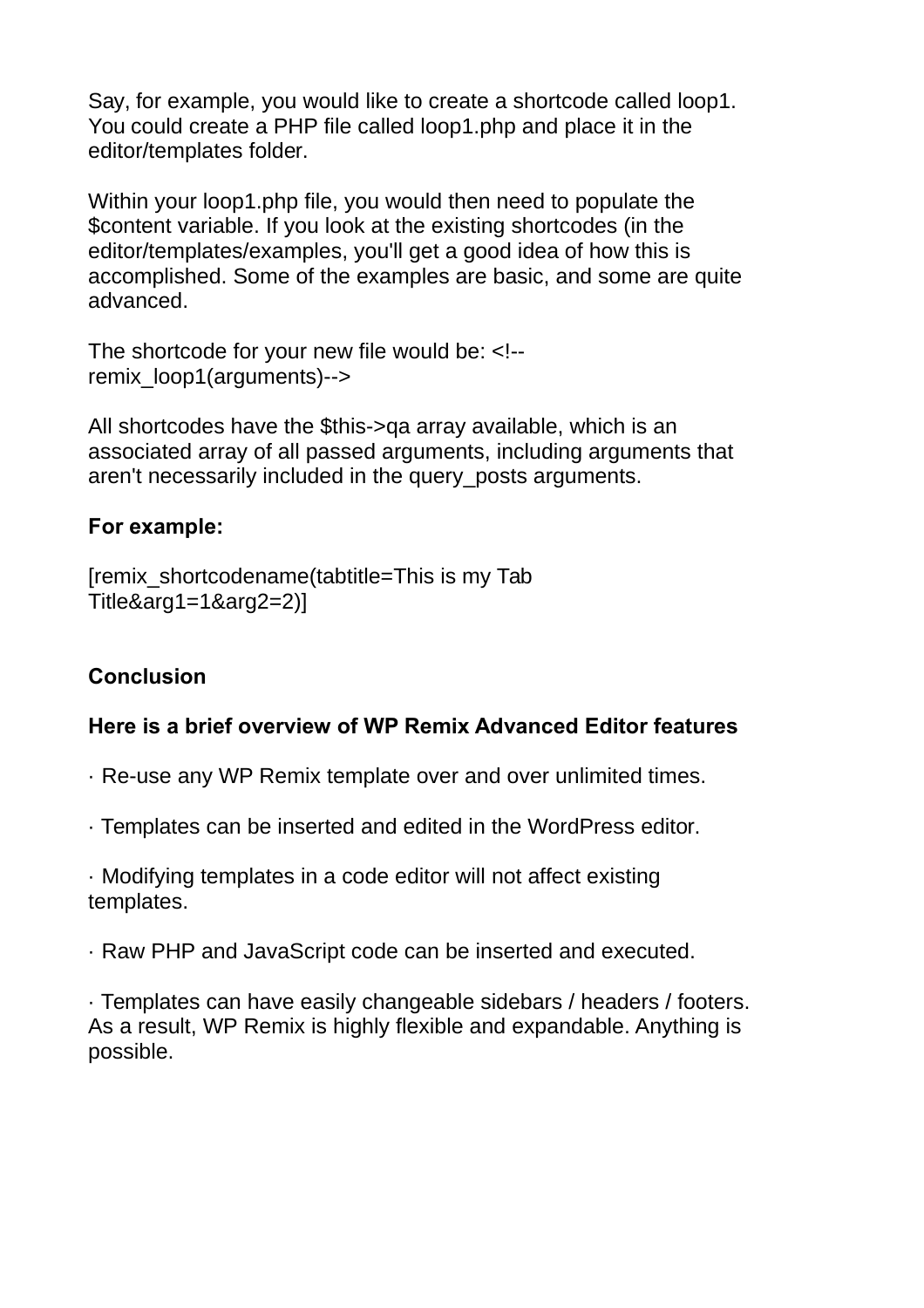### What Now?

#### **Showcase your site:**

Are you proud owner and created an eye catching site using wpremix theme? Did some cool tweakings and want to show it to the world? To get listed on this page with a backlink, use the contact form and Submit Your Site Now!. [\(http://localhost/remixsite/contact\)](http://localhost/remixsite/contact)

#### **Support Forum**

Head over to support forum (http://wpremix.com/support/) for any of your theme related queries and get answers to them by the admin and the fellow forum members.

#### **Resources**

The resources (http://wpremix.com/resources/) section at wpremix will offer free add-ons, tutorials, tips n tricks on how to get maximum out of wpremix theme. Keep checking.

#### **Become an Affiliate**

Love the theme? Why not spread the word and earn by referring more people to this site? Join the affiliate program (http://wpremix.com/affiliate/) and start earning now!

#### **Become an Approved WP Remix developer**

Love to tweak WP Remix theme creating wonders with it? Why not make money by helping others tweak it? Get approved and I will refer the projects to you.